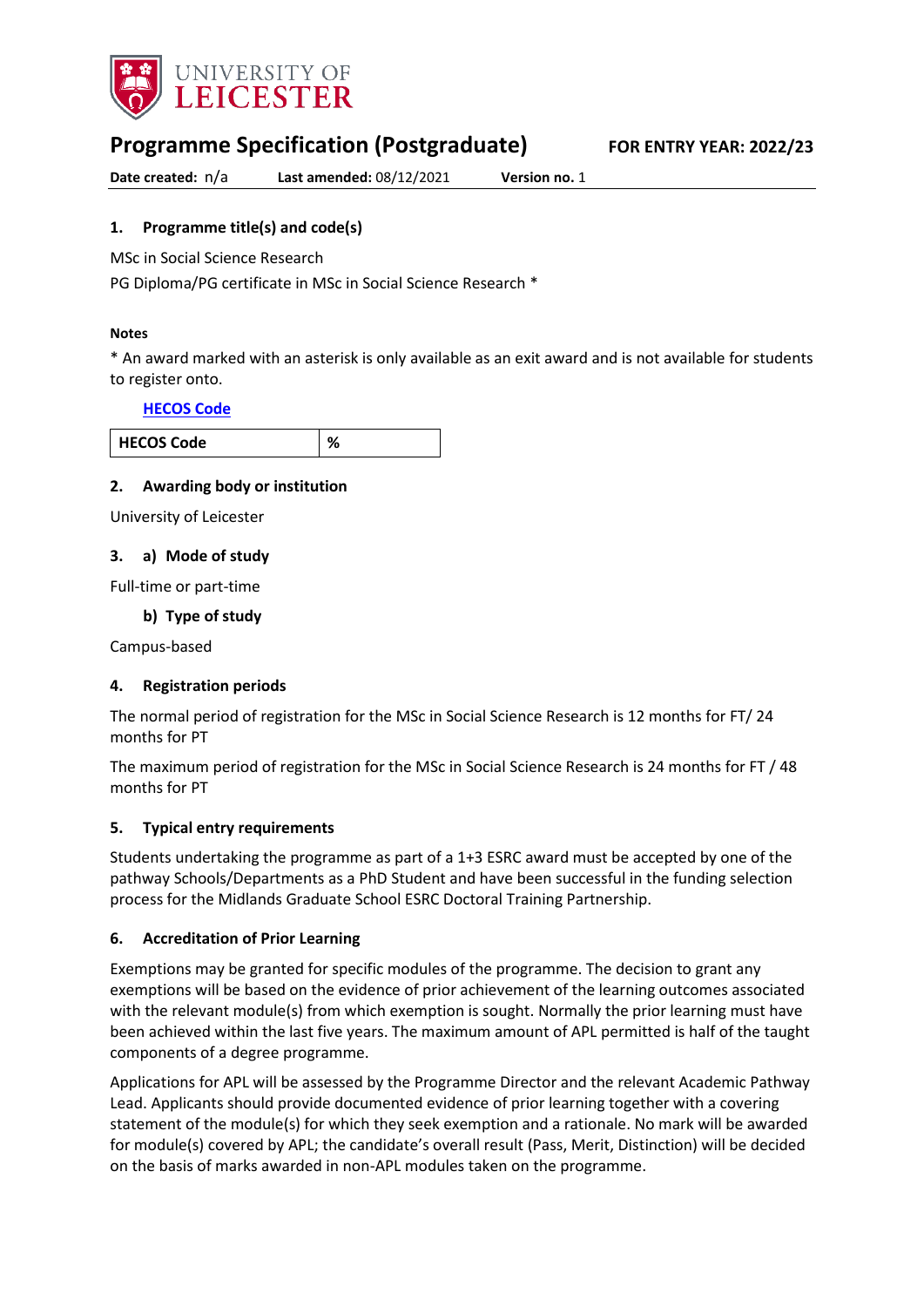### **7. Programme aims**

The programme is designed to meet the ESRC's compulsory core training requirements for all ESRC-funded students and to produce graduates with rigorous research and analytical skills, appropriate to progression to PhD research or as high-level researchers in their chosen field of employment (e.g. as researchers within public service, marketing or non-governmental organisations).

The programme aims to enable graduates to:

• gain a developed understanding of the epistemological and ontological debates that frame and motivate social science research and its methodology;

- an advanced understanding of the diverse methods and practices of social science research;
- develop the ability to provide critical reflection on established research and to apply these criticisms reflexively to their own research practice;
- develop as creative and rigorous researchers;
- be sensitive to ethical questions in research that informs their research practice;

• apply these insights both to general questions in social science research and in relation to their pathway discipline.

For ESRC (1+3) students, the programmes will fulfil a condition of the University's membership of the Midlands Graduate School ESRC Doctoral Training Partnership.

#### **8. Reference points used to inform the programme specification**

- QAA Benchmarking Statement
- Framework for Higher Education Qualifications (FHEQ)
- UK Quality Code for Higher Education
- [University Learning](https://www2.le.ac.uk/offices/sas2/quality/learnteach) Strategy
- [University Assessment Strategy](https://www2.le.ac.uk/offices/sas2/quality/learnteach)
- University of Leicester Periodic Developmental Review Report
- External Examiners' reports (annual)
- United Nations Education for Sustainable Development Goals
- Student Destinations Data

#### **9. Programme Outcomes**

Unless otherwise stated, programme outcomes apply to all awards specified in [1.](#page-0-0) Programme title(s).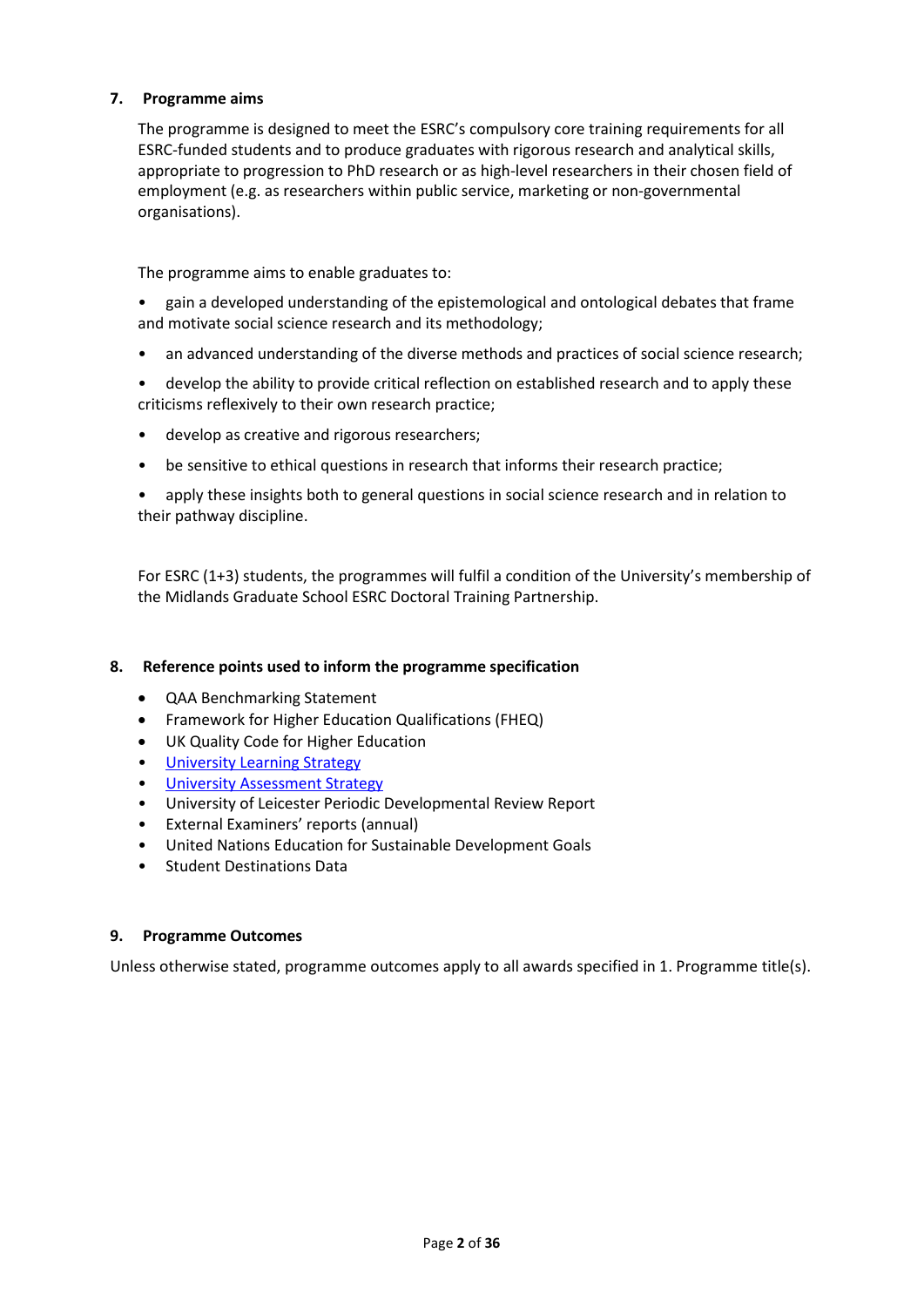## **Discipline specific knowledge and competencies**

## i) Knowledge

| <b>Intended Learning</b><br><b>Outcomes</b>                                                                                                      | <b>Teaching and Learning Methods</b>                                                                           | <b>How Demonstrated?</b>                                                                                                |
|--------------------------------------------------------------------------------------------------------------------------------------------------|----------------------------------------------------------------------------------------------------------------|-------------------------------------------------------------------------------------------------------------------------|
| <b>Certificate</b>                                                                                                                               | <b>Certificate</b>                                                                                             | <b>Certificate</b>                                                                                                      |
| Knowledge of generic and<br>advanced social science<br>research methods and<br>principles of social science<br>research design.                  | Lectures, seminars, directed<br>reading, independent study,<br>formative and summative<br>assignment feedback. | In-seminar discussion; assessed<br>essays; a group poster project<br>(Research Design, Practice, and<br>Ethics).        |
| <b>Diploma</b>                                                                                                                                   | <b>Diploma</b>                                                                                                 | <b>Diploma</b>                                                                                                          |
| In addition to the above,<br>knowledge of discipline-<br>specific research methods.                                                              | Lectures, seminars, directed<br>reading, independent study,<br>formative and summative<br>assignment feedback. | In addition to the above, in Media<br>& Communication, History, and<br>Health Sciences pathways: oral<br>presentations  |
| <b>MSc</b>                                                                                                                                       | <b>MSc</b>                                                                                                     | <b>MSc</b>                                                                                                              |
| In addition to the above, the<br>ability to design, execute and<br>report on a piece of social<br>science research in the<br>pathway discipline. | In addition to the above,<br>individual supervision of<br>dissertation research.                               | In addition to the above, a<br>research proposal (an assessment<br>element in pathway modules)<br>and the dissertation. |

## ii) Concepts

| <b>Intended Learning</b><br><b>Outcomes</b>                                                                                                                                                                            | <b>Teaching and Learning Methods</b>                                                                           | <b>How Demonstrated?</b>                                                                                               |
|------------------------------------------------------------------------------------------------------------------------------------------------------------------------------------------------------------------------|----------------------------------------------------------------------------------------------------------------|------------------------------------------------------------------------------------------------------------------------|
| <b>Certificate</b>                                                                                                                                                                                                     | <b>Certificate</b>                                                                                             | <b>Certificate</b>                                                                                                     |
| An advanced and critical<br>understanding of key<br>concepts in social science<br>methodology. Familiarity<br>with ideas and debates in<br>the epistemological and<br>ontological assumptions of<br>research practice. | Lectures, seminars, directed<br>reading, independent study,<br>formative and summative<br>assignment feedback. | In-seminar discussion; assessed<br>essays; a group poster project<br>(Foundations in Qualitative<br>Research).         |
| <b>Diploma</b>                                                                                                                                                                                                         | <b>Diploma</b>                                                                                                 | <b>Diploma</b>                                                                                                         |
| In addition to the above,<br>advanced knowledge of<br>concepts from the relevant<br>pathway discipline and their<br>application in research.                                                                           | Lectures, seminars, directed<br>reading, independent study,<br>formative and summative<br>assignment feedback. | In addition to the above, in Media<br>& Communication, History, and<br>Health Sciences pathways: oral<br>presentations |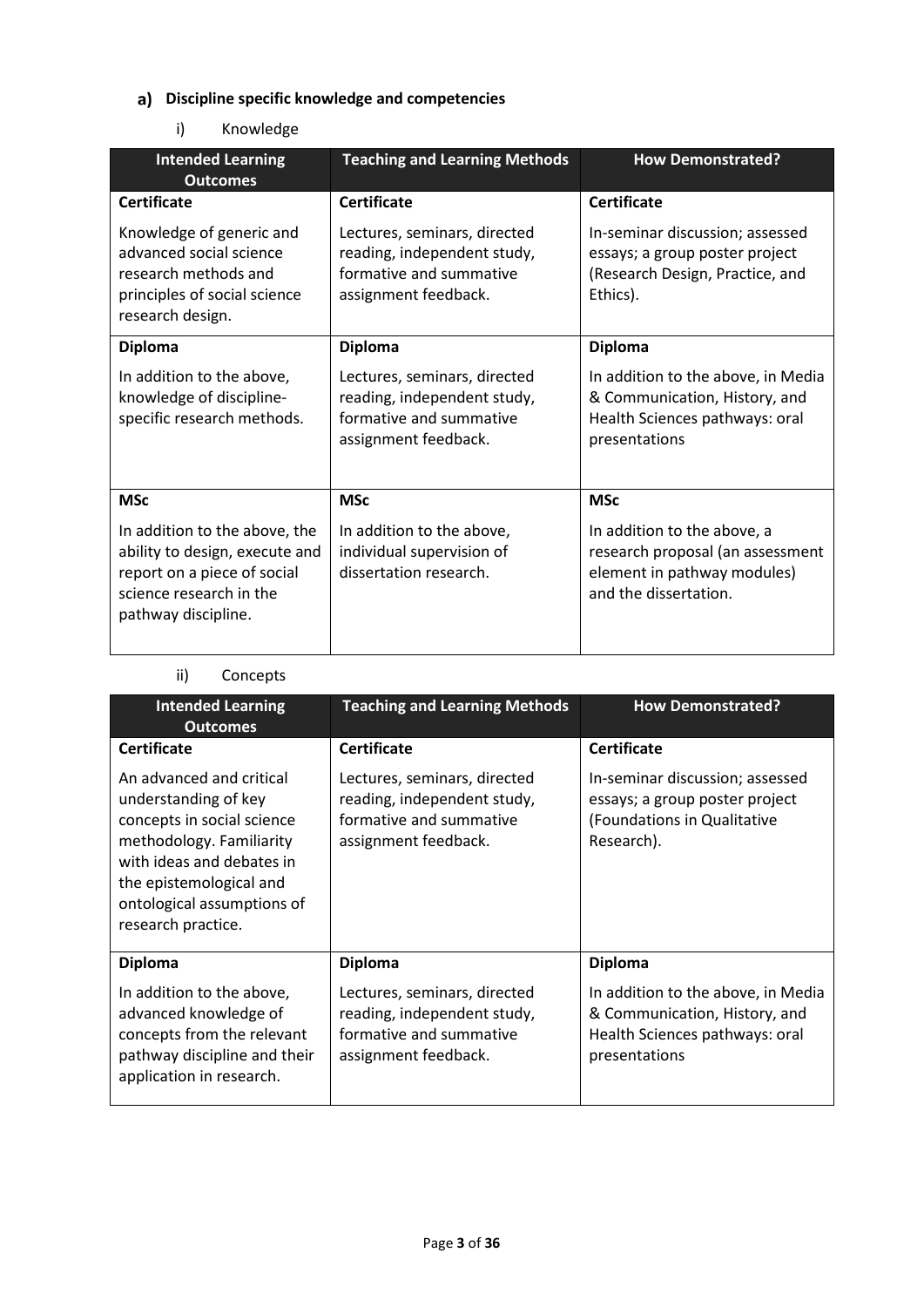| <b>Intended Learning</b><br><b>Outcomes</b>                                                                                                  | <b>Teaching and Learning Methods</b>                                             | <b>How Demonstrated?</b>                                                                                                    |
|----------------------------------------------------------------------------------------------------------------------------------------------|----------------------------------------------------------------------------------|-----------------------------------------------------------------------------------------------------------------------------|
| <b>MSc</b>                                                                                                                                   | <b>MSc</b>                                                                       | <b>MSc</b>                                                                                                                  |
| In addition to the above,<br>advanced knowledge of<br>concepts from the relevant<br>pathway discipline and their<br>application in research. | In addition to the above,<br>individual supervision of<br>dissertation research. | In addition to the above, a<br>research proposal (an assessment<br>element in all pathway modules)<br>and the dissertation. |

## iii) Techniques

| <b>Intended Learning</b><br><b>Outcomes</b>                                                                                                                                                                                       | <b>Teaching and Learning Methods</b>                                                                           | <b>How Demonstrated?</b>                                                                                                       |
|-----------------------------------------------------------------------------------------------------------------------------------------------------------------------------------------------------------------------------------|----------------------------------------------------------------------------------------------------------------|--------------------------------------------------------------------------------------------------------------------------------|
| <b>Certificate</b>                                                                                                                                                                                                                | <b>Certificate</b>                                                                                             | <b>Certificate</b>                                                                                                             |
| Demonstrate knowledge of<br>key theories and concepts;<br>select relevant material from<br>academic readings and<br>demonstrate familiarity with<br>the conventions of academic<br>writing and associated<br>referencing systems. | Lectures, seminars, directed<br>reading, independent study,<br>formative and summative<br>assignment feedback. | In-seminar discussion; assessed<br>essays; a group poster project<br>(Foundations in Qualitative<br>Research).                 |
| Knowledge of, and the ability<br>to describe and evaluate, a<br>variety of qualitative and<br>quantitative social science<br>research techniques.                                                                                 | Lectures, seminars, directed<br>reading, independent study,<br>formative and summative<br>assignment feedback. | In-seminar discussion; assessed<br>essays; a group poster project<br>(Foundations in Qualitative<br>Research).                 |
| Awareness of the ethics of<br>social research and their<br>implications for social<br>science research design and<br>research practice.                                                                                           | Lectures, seminars, directed<br>reading, independent study,<br>formative and summative<br>assignment feedback. | In-seminar discussion; assessed<br>essays; a group poster project<br>(Foundations in Qualitative<br>Research).                 |
| <b>Diploma</b>                                                                                                                                                                                                                    | <b>Diploma</b>                                                                                                 | <b>Diploma</b>                                                                                                                 |
| In addition to the above,<br>familiarity with research<br>techniques in the pathway<br>discipline.                                                                                                                                | Lectures, seminars, directed<br>reading, independent study,<br>formative and summative<br>assignment feedback. | In addition to the above, in Media<br>& Communication, History, and<br>Health Sciences pathways: oral<br>presentations         |
| <b>MSc</b>                                                                                                                                                                                                                        | <b>MSc</b>                                                                                                     | <b>MSc</b>                                                                                                                     |
| In addition to the above,<br>familiarity with research<br>techniques in the pathway<br>discipline.                                                                                                                                | In addition to the above,<br>individual supervision of<br>dissertation research.                               | In addition to the above, a<br>research proposal (an<br>assessment element in all<br>pathway modules) and the<br>dissertation. |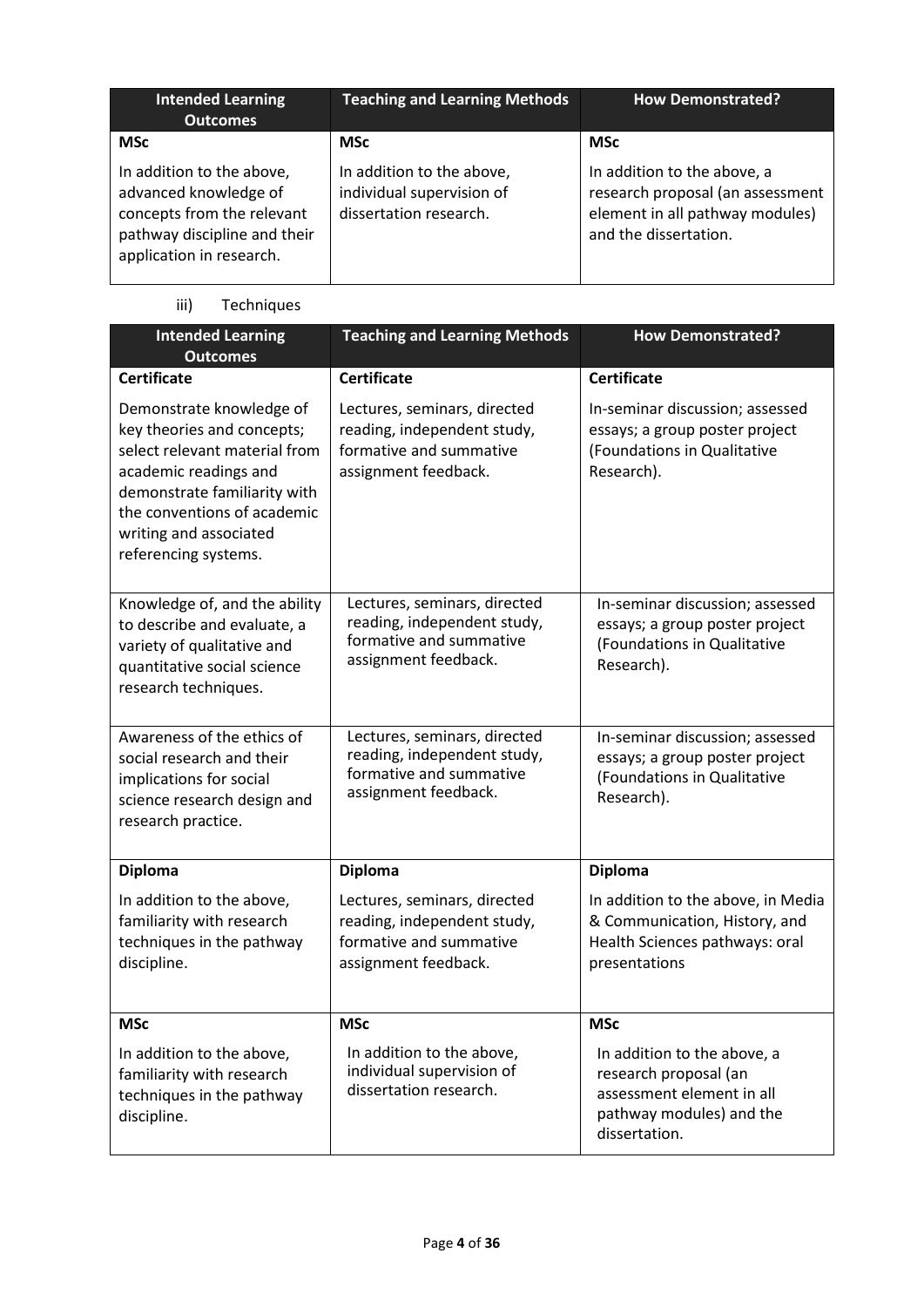iv) Critical analysis

| <b>Intended Learning</b><br><b>Outcomes</b>                                                                                                                                  | <b>Teaching and Learning Methods</b>                                                                           | <b>How Demonstrated?</b>                                                                                                       |
|------------------------------------------------------------------------------------------------------------------------------------------------------------------------------|----------------------------------------------------------------------------------------------------------------|--------------------------------------------------------------------------------------------------------------------------------|
| <b>Certificate</b>                                                                                                                                                           | <b>Certificate</b>                                                                                             | <b>Certificate</b>                                                                                                             |
| Ability to analyse critically a<br>variety of social science<br>research methods and their<br>application. An awareness of<br>the relationship between<br>theory and method. | Lectures, seminars, directed<br>reading, independent study,<br>formative and summative<br>assignment feedback. | In-seminar discussion; assessed<br>essays; a group poster project<br>(Foundations in Qualitative<br>Research).                 |
| Ability to recognise the<br>limitations of research<br>approaches and to apply<br>concepts and techniques<br>critically.                                                     |                                                                                                                |                                                                                                                                |
| <b>Diploma</b>                                                                                                                                                               | <b>Diploma</b>                                                                                                 | <b>Diploma</b>                                                                                                                 |
| Familiarity with key debates<br>in methodology in the<br>pathway discipline.                                                                                                 | Lectures, seminars, directed<br>reading, independent study,<br>formative and summative<br>assignment feedback. | In addition to the above, in Media<br>& Communication, History, and<br>Health Sciences pathways: oral<br>presentations         |
| <b>MSc</b>                                                                                                                                                                   | <b>MSc</b>                                                                                                     | <b>MSc</b>                                                                                                                     |
| Familiarity with key debates<br>in methodology in the<br>pathway discipline.                                                                                                 | In addition to the above,<br>individual supervision of<br>dissertation research.                               | In addition to the above, a<br>research proposal (an<br>assessment element in all<br>pathway modules) and the<br>dissertation. |

### v) Presentation

| <b>Intended Learning</b><br><b>Outcomes</b>                                                                                                                             | <b>Teaching and Learning Methods</b>                                                                           | <b>How Demonstrated?</b>                                                                                                             |
|-------------------------------------------------------------------------------------------------------------------------------------------------------------------------|----------------------------------------------------------------------------------------------------------------|--------------------------------------------------------------------------------------------------------------------------------------|
| <b>Certificate</b><br>Ability to differentiate<br>between relevant and non-<br>relevant material; to present<br>written work to a<br>professional academic<br>standard. | Lectures, seminars, directed<br>reading, independent study,<br>formative and summative<br>assignment feedback. | <b>Certificate</b><br>In-seminar discussion; assessed<br>essays; a group poster project<br>(Foundations in Qualitative<br>Research). |
| <b>Diploma</b>                                                                                                                                                          |                                                                                                                | <b>Diploma</b>                                                                                                                       |
| Ability to differentiate<br>between relevant and non-<br>relevant material; to present<br>written work to a<br>professional academic<br>standard.                       | Lectures, seminars, directed<br>reading, independent study,<br>formative and summative<br>assignment feedback. | In addition to the above, in Media<br>& Communication, History, and<br>Health Sciences pathways: oral<br>presentations               |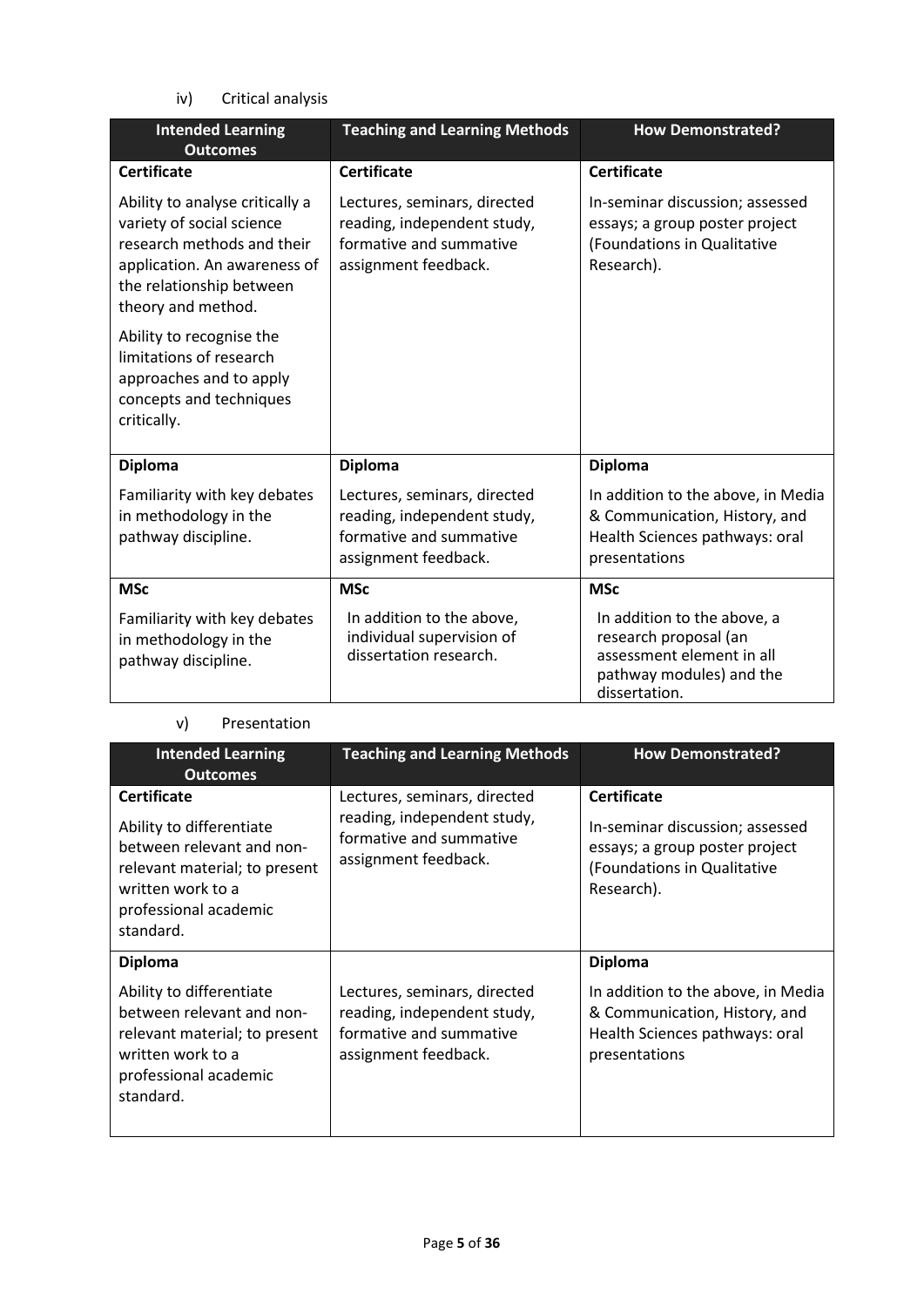| <b>Intended Learning</b><br><b>Outcomes</b>                                                                                                                                                  | <b>Teaching and Learning Methods</b>                                                                           | <b>How Demonstrated?</b>                                                                                                       |
|----------------------------------------------------------------------------------------------------------------------------------------------------------------------------------------------|----------------------------------------------------------------------------------------------------------------|--------------------------------------------------------------------------------------------------------------------------------|
| <b>MSc</b>                                                                                                                                                                                   |                                                                                                                | <b>MSc</b>                                                                                                                     |
| In addition to the above,<br>ability to organize research<br>material in a manner<br>appropriate to the medium<br>that is to be assessed (i.e. the<br>research proposal and<br>dissertation) | Lectures, seminars, directed<br>reading, independent study,<br>formative and summative<br>assignment feedback. | In addition to the above, a<br>research proposal (an<br>assessment element in all<br>pathway modules) and the<br>dissertation. |

vi) Appraisal of evidence

| <b>Intended Learning</b><br><b>Outcomes</b>                                                        | <b>Teaching and Learning Methods</b>                                                                                                             | <b>How Demonstrated?</b>                                                     |
|----------------------------------------------------------------------------------------------------|--------------------------------------------------------------------------------------------------------------------------------------------------|------------------------------------------------------------------------------|
| Ability to analyse and assess<br>the adequacy of data to<br>answer specific research<br>questions. | <b>Certificate and Diploma</b><br>Lectures, seminars, directed<br>reading, independent study,<br>formative and summative<br>assignment feedback. | <b>Certificate and Diploma</b><br>In-seminar discussion; assessed<br>essays. |
|                                                                                                    | <b>MSc</b><br>In addition to the above,<br>individual supervision and<br>conduct of dissertation<br>research.                                    | <b>MSc</b><br>In addition to the above, the<br>dissertation.                 |
| Ability to draw reasonable<br>conclusions based on<br>evidence.                                    | <b>Certificate and Diploma</b><br>Lectures, seminars, directed<br>reading, independent study,<br>formative and summative<br>assignment feedback. | <b>Certificate and Diploma</b><br>In-seminar discussion; assessed<br>essays. |
|                                                                                                    | <b>MSc</b><br>In addition to the above,<br>individual supervision and<br>conduct of dissertation<br>research.                                    | <b>MSc</b><br>In addition to the above, the<br>dissertation.                 |
| Ability to evaluate the<br>reliability and validity of data<br>collection methods and<br>analyses. | <b>Certificate and Diploma</b><br>Lectures, seminars, directed<br>reading, independent study,<br>formative and summative<br>assignment feedback. | <b>Certificate and Diploma</b><br>In-seminar discussion; assessed<br>essays. |
|                                                                                                    | <b>MSc</b><br>In addition to the above,<br>individual supervision and<br>conduct of dissertation<br>research.                                    | <b>MSc</b><br>In addition to the above, the<br>dissertation.                 |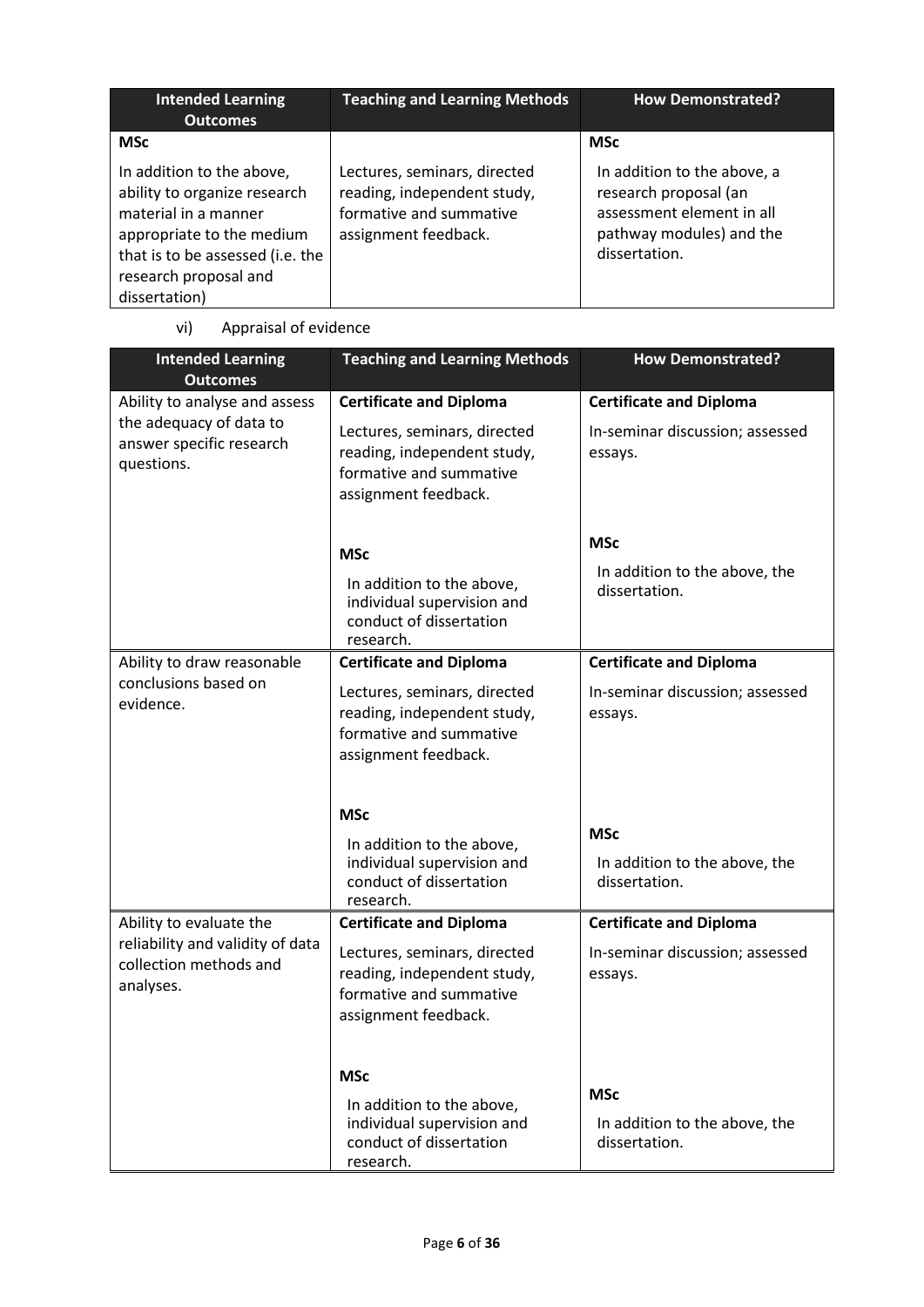## **b)** Transferable skills

i) Research skills

| <b>Intended Learning</b><br><b>Outcomes</b>                                                                                                                                                     | <b>Teaching and Learning Methods</b>                                                                                                             | <b>How Demonstrated?</b>                                                                                                                     |
|-------------------------------------------------------------------------------------------------------------------------------------------------------------------------------------------------|--------------------------------------------------------------------------------------------------------------------------------------------------|----------------------------------------------------------------------------------------------------------------------------------------------|
| Ability to apply knowledge of<br>theoretical, practical and<br>ethical dimensions of<br>research to research<br>practice.                                                                       | <b>Certificate and Diploma</b><br>Lectures, seminars, directed<br>reading, independent study,<br>formative and summative<br>assignment feedback. | <b>Certificate and Diploma</b><br>In-seminar discussion; assessed<br>essays.                                                                 |
|                                                                                                                                                                                                 | <b>MSc</b><br>In addition to the above,<br>individual supervision and<br>conduct of dissertation research                                        | <b>MSc</b><br>In addition to the above, a<br>research proposal (an<br>assessment element in all<br>pathway modules) and the<br>dissertation. |
| Ability to locate, collect,<br>organise and analyse data<br>sets of varying complexity<br>and develop appropriate<br>critical interpretation skills in<br>relation to a range of data<br>types. | <b>Certificate and Diploma</b><br>Lectures, seminars, directed<br>reading, independent study,<br>formative and summative<br>assignment feedback. | <b>Certificate and Diploma</b><br>In-seminar discussion; assessed<br>essays.                                                                 |
|                                                                                                                                                                                                 | <b>MSc</b><br>In addition to the above,<br>individual supervision and<br>conduct of dissertation research                                        | <b>MSc</b><br>In addition to the above, a<br>research proposal (an<br>assessment element in all<br>pathway modules) and the<br>dissertation. |

### ii) Communication skills

| <b>Intended Learning</b><br><b>Outcomes</b>                                                                                                                     | <b>Teaching and Learning Methods</b>                                                                           | <b>How Demonstrated?</b>                   |
|-----------------------------------------------------------------------------------------------------------------------------------------------------------------|----------------------------------------------------------------------------------------------------------------|--------------------------------------------|
| <b>Certificate</b>                                                                                                                                              | <b>Certificate</b>                                                                                             | <b>Certificate</b>                         |
| Effective writing and<br>presentation style in dealing<br>with complex data sets and<br>methodological questions in<br>a manner appropriate to the<br>audience. | Lectures, seminars, directed<br>reading, independent study,<br>formative and summative<br>assignment feedback. | In-seminar discussion; assessed<br>essays. |
| Ability to work<br>collaboratively and<br>responsibly in a group.                                                                                               |                                                                                                                |                                            |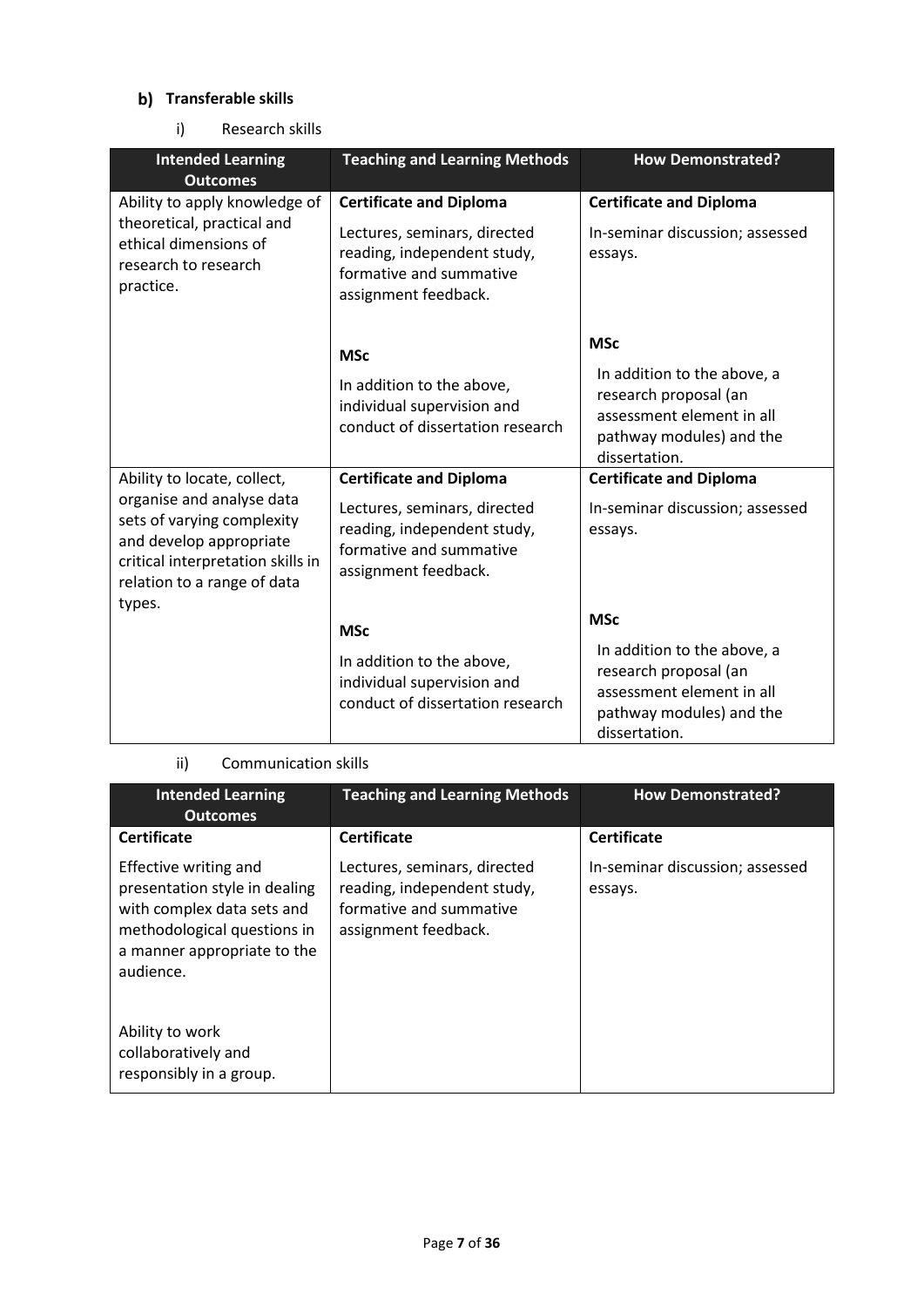| <b>Intended Learning</b><br><b>Outcomes</b>                                                                                                                                        | <b>Teaching and Learning Methods</b>                                                                           | <b>How Demonstrated?</b>                                                                                                                     |
|------------------------------------------------------------------------------------------------------------------------------------------------------------------------------------|----------------------------------------------------------------------------------------------------------------|----------------------------------------------------------------------------------------------------------------------------------------------|
| <b>Diploma</b><br>In addition to the above,<br>ability to demonstrate<br>clarity, fluency and<br>coherence in written<br>expression of discipline-<br>relevant issues and debates. | Lectures, seminars, directed<br>reading, independent study,<br>formative and summative<br>assignment feedback. | In-seminar discussion; assessed<br>essays.                                                                                                   |
| <b>MSc</b><br>In addition to the above,<br>ability to demonstrate<br>clarity, fluency and<br>coherence in written<br>expression of discipline-<br>relevant issues and debates.     | <b>MSc</b><br>In addition to the above,<br>individual supervision for the<br>dissertation.                     | <b>MSc</b><br>In addition to the above, a<br>research proposal (an<br>assessment element in all<br>pathway modules) and the<br>dissertation. |

### iii) Data presentation

| <b>Intended Learning</b><br><b>Outcomes</b>                                                                                                                          | <b>Teaching and Learning Methods</b>                                                                           | <b>How Demonstrated?</b>                                                                                               |  |
|----------------------------------------------------------------------------------------------------------------------------------------------------------------------|----------------------------------------------------------------------------------------------------------------|------------------------------------------------------------------------------------------------------------------------|--|
| <b>Certificate</b>                                                                                                                                                   | <b>Certificate</b>                                                                                             | <b>Certificate</b>                                                                                                     |  |
| Ability to present research<br>clearly and effectively in<br>appropriate forms including<br>data visualisation and<br>written accounts of data and<br>data analysis. | Lectures, seminars, directed<br>reading, independent study,<br>formative and summative<br>assignment feedback. | Assessed essays; a group poster<br>project (Foundations in<br>Qualitative Research).                                   |  |
| <b>Diploma</b>                                                                                                                                                       | <b>Diploma</b>                                                                                                 | Diploma                                                                                                                |  |
| Ability to present research<br>clearly and effectively in<br>appropriate forms including<br>data visualisation and<br>written accounts of data and<br>data analysis. | Lectures, seminars, directed<br>reading, independent study,<br>formative and summative<br>assignment feedback. | In addition to the above, in Media<br>& Communication, History, and<br>Health Sciences pathways: oral<br>presentations |  |
| <b>MSc</b>                                                                                                                                                           | <b>MSc</b>                                                                                                     | <b>MSc</b>                                                                                                             |  |
| Ability to manage and<br>organise data.                                                                                                                              | In addition to the above,<br>individual supervision and<br>conduct of dissertation research.                   | In addition to the above, the<br>dissertation.                                                                         |  |
| Ability to use graphical and<br>statistical methods to<br>summarise data when<br>appropriate to do so.                                                               |                                                                                                                |                                                                                                                        |  |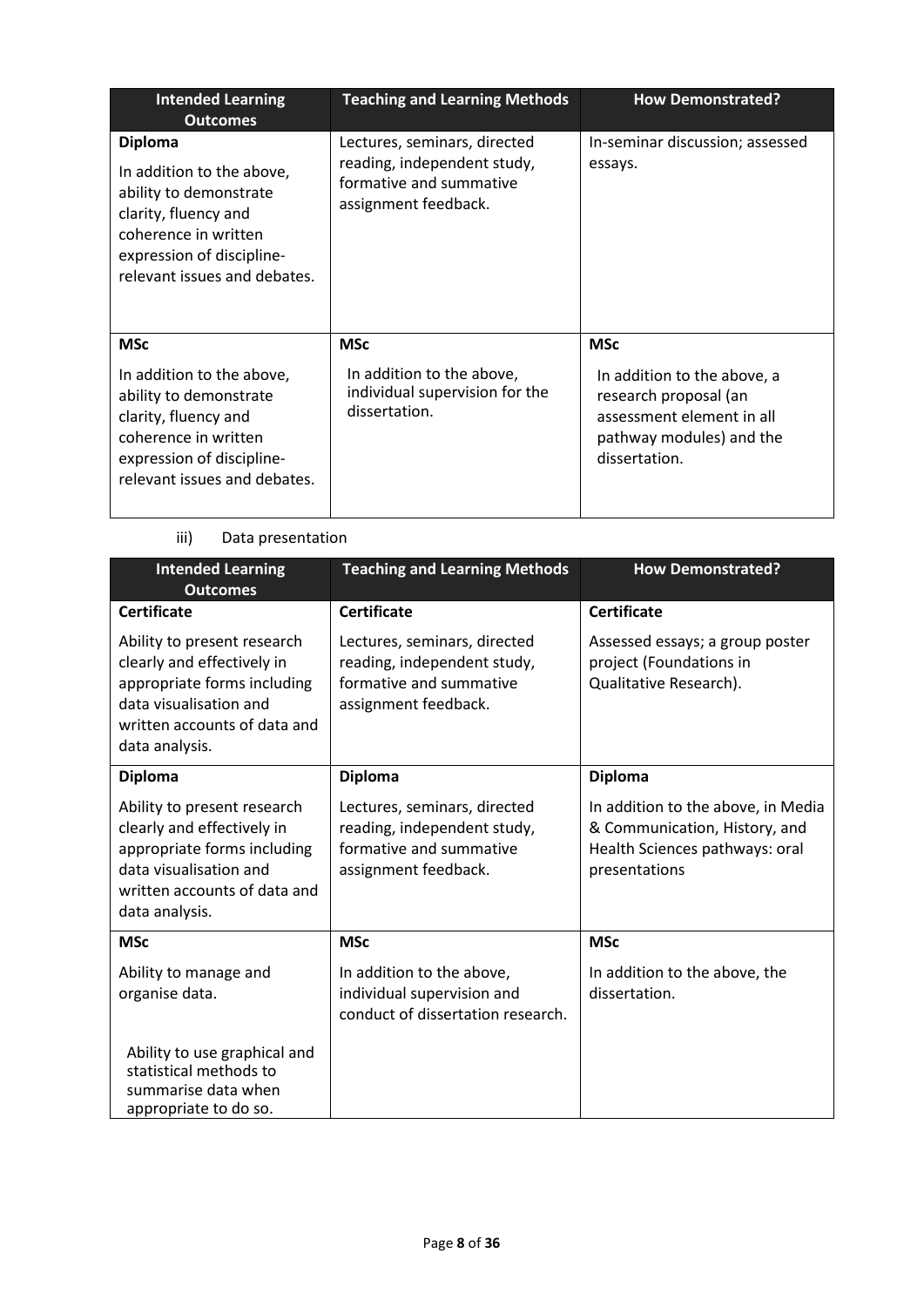iv) Information technology

| <b>Intended Learning</b><br><b>Outcomes</b>                                                                                                                                                   | <b>Teaching and Learning Methods</b>                                                                           | <b>How Demonstrated?</b>                                                                                               |  |
|-----------------------------------------------------------------------------------------------------------------------------------------------------------------------------------------------|----------------------------------------------------------------------------------------------------------------|------------------------------------------------------------------------------------------------------------------------|--|
| <b>Certificate</b>                                                                                                                                                                            | <b>Certificate</b>                                                                                             | <b>Certificate</b>                                                                                                     |  |
| Ability to use appropriate<br>computer software to<br>present written work and<br>support of academic study.                                                                                  | Lectures, seminars, directed<br>reading, independent study,<br>formative and summative<br>assignment feedback. | Assessed essays; a group poster<br>project (Foundations in<br>Qualitative Research).                                   |  |
| Ability to use on-line<br>resources to locate and<br>access data.                                                                                                                             |                                                                                                                |                                                                                                                        |  |
| <b>Diploma</b>                                                                                                                                                                                | <b>Diploma</b>                                                                                                 | <b>Diploma</b>                                                                                                         |  |
| Ability to use appropriate<br>computer software to<br>present written work and<br>support of academic study.<br>Ability to use on-line<br>resources to locate and<br>access data.             | Lectures, seminars, directed<br>reading, independent study,<br>formative and summative<br>assignment feedback. | In addition to the above, in Media<br>& Communication, History, and<br>Health Sciences pathways: oral<br>presentations |  |
| <b>MSc</b>                                                                                                                                                                                    | <b>MSc</b>                                                                                                     | <b>MSc</b>                                                                                                             |  |
| In addition to the above,<br>ability to construct and<br>present quantitative and<br>qualitative data clearly, using<br>relevant statistical and data<br>analysis software as<br>appropriate. | In addition to the above,<br>individual supervision and<br>conduct of dissertation research.                   | In addition to the above, the<br>dissertation.                                                                         |  |

### v) Problem solving

| <b>Intended Learning</b><br><b>Outcomes</b>                                                                                                                                                                 | <b>Teaching and Learning Methods</b>                                                                                                 | <b>How Demonstrated?</b>                                                                                   |  |
|-------------------------------------------------------------------------------------------------------------------------------------------------------------------------------------------------------------|--------------------------------------------------------------------------------------------------------------------------------------|------------------------------------------------------------------------------------------------------------|--|
| Ability to identify<br>appropriate quantitative and<br>qualitative approaches to<br>the analysis of data and<br>solve problems in the<br>selection and refinement of<br>interpretations of complex<br>data. | <b>Certificate</b><br>Lectures, seminars, directed<br>reading, independent study,<br>formative and summative<br>assignment feedback. | <b>Certificate</b><br>Assessed essays; a group poster<br>project (Foundations in<br>Qualitative Research). |  |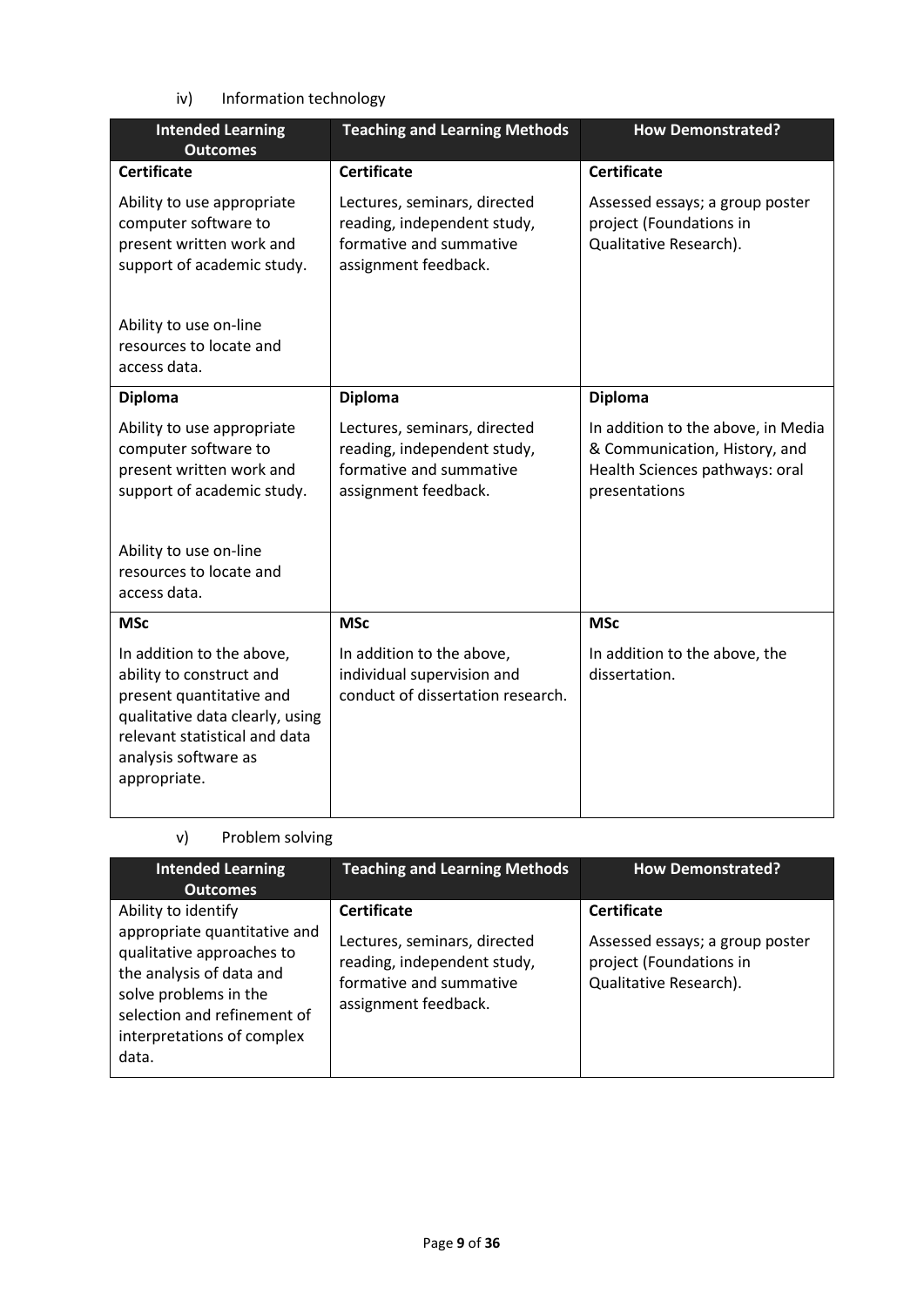| <b>Intended Learning</b><br><b>Outcomes</b>                                                                                                                                                                 | <b>Teaching and Learning Methods</b>                                                                                             | <b>How Demonstrated?</b>                                                                                                                 |  |
|-------------------------------------------------------------------------------------------------------------------------------------------------------------------------------------------------------------|----------------------------------------------------------------------------------------------------------------------------------|------------------------------------------------------------------------------------------------------------------------------------------|--|
| Ability to identify<br>appropriate quantitative and<br>qualitative approaches to<br>the analysis of data and<br>solve problems in the<br>selection and refinement of<br>interpretations of complex<br>data. | <b>Diploma</b><br>Lectures, seminars, directed<br>reading, independent study,<br>formative and summative<br>assignment feedback. | <b>Diploma</b><br>In addition to the above, in Media<br>& Communication, History, and<br>Health Sciences pathways: oral<br>presentations |  |
| Ability to identify<br>appropriate quantitative and<br>qualitative approaches to<br>the analysis of data and<br>solve problems in the<br>selection and refinement of<br>interpretations of complex<br>data. | <b>MSc</b><br>In addition to the above,<br>individual supervision and<br>conduct of dissertation research.                       | <b>MSc</b><br>In addition to the above, the<br>dissertation.                                                                             |  |

| <b>Intended Learning</b><br><b>Outcomes</b>                  | <b>Teaching and Learning Methods</b>                                                                                                                                                                                                                      | <b>How Demonstrated?</b>                                                      |
|--------------------------------------------------------------|-----------------------------------------------------------------------------------------------------------------------------------------------------------------------------------------------------------------------------------------------------------|-------------------------------------------------------------------------------|
| Ability to know how and                                      | <b>Certificate and Diploma</b>                                                                                                                                                                                                                            | <b>Certificate and Diploma</b>                                                |
| when to draw on the<br>knowledge and expertise of<br>others. | Seminars and group work.                                                                                                                                                                                                                                  | Seminars; a group poster project<br>(Foundations in Qualitative<br>Research). |
|                                                              | <b>MSc</b>                                                                                                                                                                                                                                                | <b>MSc</b>                                                                    |
|                                                              | In addition to the above,<br>establishing an effective working<br>relationship with the dissertation<br>supervisor and relevant<br>academic colleagues (e.g.<br>personal tutor, module and<br>programme leaders); the<br>conduct of dissertation research | In addition to the above, the<br>dissertation.                                |
| Ability to contribute to and                                 | <b>Certificate and Diploma</b>                                                                                                                                                                                                                            | <b>Certificate and Diploma</b>                                                |
| comment on ideas in group<br>discussions.                    | Seminars and group work.                                                                                                                                                                                                                                  | Seminars; a group poster project<br>(Foundations in Qualitative<br>Research). |
|                                                              | <b>MSc</b>                                                                                                                                                                                                                                                |                                                                               |
|                                                              | In addition to the above,<br>establishing an effective working<br>relationship with the dissertation<br>supervisor and relevant academic<br>colleagues (e.g. personal tutor,<br>module and programme leaders);<br>the conduct of dissertation<br>research | <b>MSc</b><br>In addition to the above, the<br>dissertation.                  |

## vi) Working relationships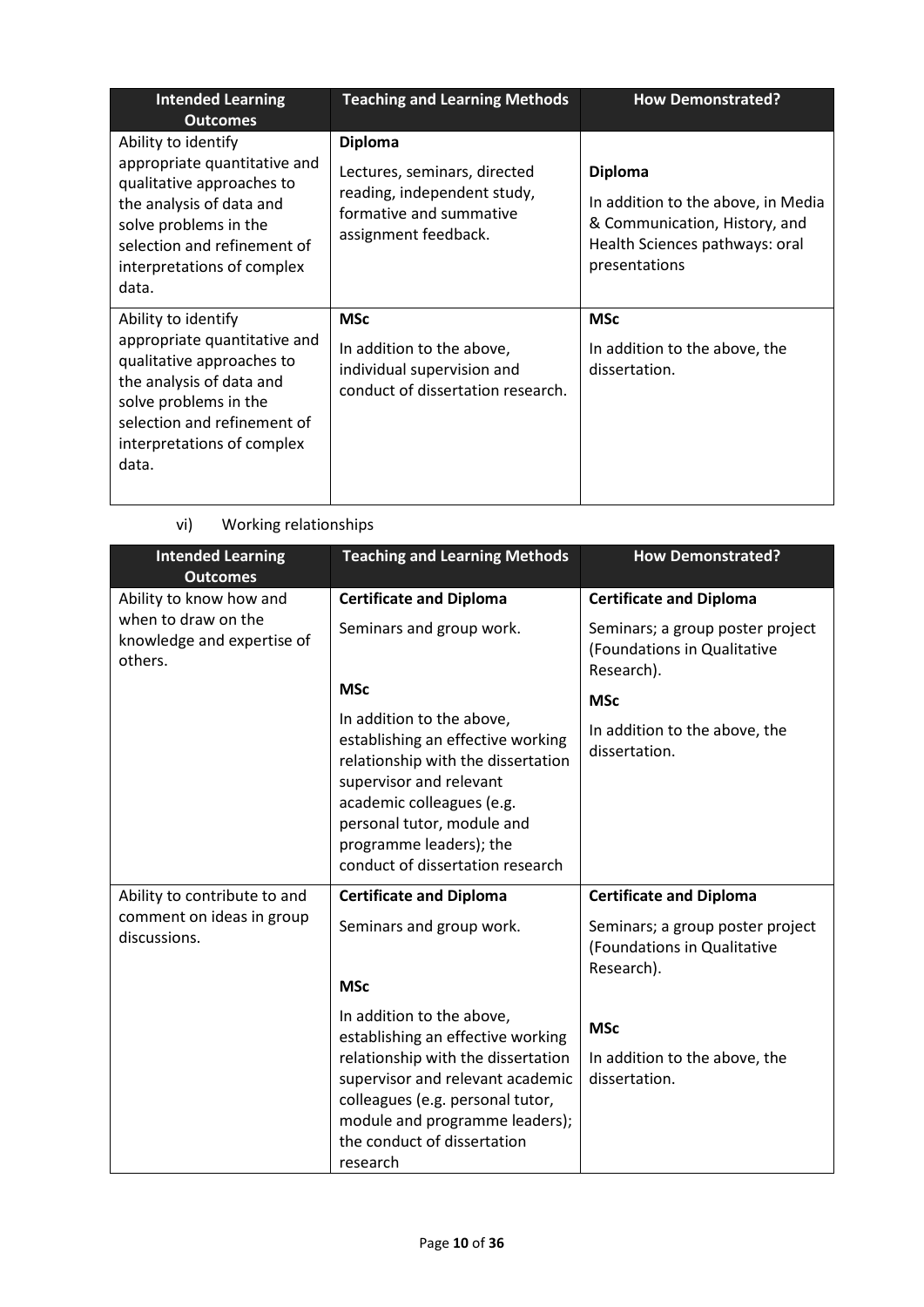vii) Managing learning

| <b>Intended Learning</b><br><b>Outcomes</b>                                                                                                 | <b>Teaching and Learning Methods</b>                                                                           | <b>How Demonstrated?</b>                                                                                               |  |
|---------------------------------------------------------------------------------------------------------------------------------------------|----------------------------------------------------------------------------------------------------------------|------------------------------------------------------------------------------------------------------------------------|--|
| <b>Certificate and Diploma</b>                                                                                                              | <b>Certificate and Diploma</b>                                                                                 | <b>Certificate</b>                                                                                                     |  |
| Ability to plan and construct<br>responses to a brief, drawing<br>upon a range of appropriate<br>sources, and meet<br>submission deadlines. | Lectures, seminars, directed<br>reading, independent study,<br>formative and summative<br>assignment feedback. | Assessed essays; a group poster<br>project (Foundations in<br>Qualitative Research).<br><b>Diploma</b>                 |  |
|                                                                                                                                             |                                                                                                                | In addition to the above, in Media<br>& Communication, History, and<br>Health Sciences pathways: oral<br>presentations |  |
| <b>Certificate and Diploma</b>                                                                                                              | <b>Certificate and Diploma</b>                                                                                 | <b>Certificate</b>                                                                                                     |  |
| Ability to manage self-guided<br>learning.                                                                                                  | Lectures, seminars, directed<br>reading, independent study,<br>formative and summative<br>assignment feedback. | Assessed essays; a group poster<br>project (Foundations in<br>Qualitative Research).                                   |  |
|                                                                                                                                             |                                                                                                                | <b>Diploma</b>                                                                                                         |  |
|                                                                                                                                             |                                                                                                                | In addition to the above, in Media<br>& Communication, History, and<br>Health Sciences pathways: oral<br>presentations |  |
| <b>Certificate and Diploma</b>                                                                                                              | <b>Certificate and Diploma</b>                                                                                 | <b>Certificate</b>                                                                                                     |  |
| Ability to make use of a<br>variety of learning methods<br>to deal with different<br>research questions and data<br>analysis methods.       | Lectures, seminars, directed<br>reading, independent study,<br>formative and summative<br>assignment feedback. | Assessed essays; a group poster<br>project (Foundations in<br>Qualitative Research).                                   |  |
|                                                                                                                                             |                                                                                                                | <b>Diploma</b>                                                                                                         |  |
|                                                                                                                                             |                                                                                                                | In addition to the above, in Media<br>& Communication, History, and<br>Health Sciences pathways: oral<br>presentations |  |
| <b>Certificate and Diploma</b>                                                                                                              | <b>Certificate and Diploma</b>                                                                                 | <b>Certificate</b>                                                                                                     |  |
| Ability to reflect upon<br>behaviour and skills with a<br>view to personal and<br>professional development.                                 | Lectures, seminars, directed<br>reading, independent study,<br>formative and summative<br>assignment feedback. | Assessed essays; a group poster<br>project (Foundations in<br>Qualitative Research).                                   |  |
|                                                                                                                                             |                                                                                                                | <b>Diploma</b>                                                                                                         |  |
|                                                                                                                                             |                                                                                                                | In addition to the above, in Media<br>& Communication, History, and<br>Health Sciences pathways: oral<br>presentations |  |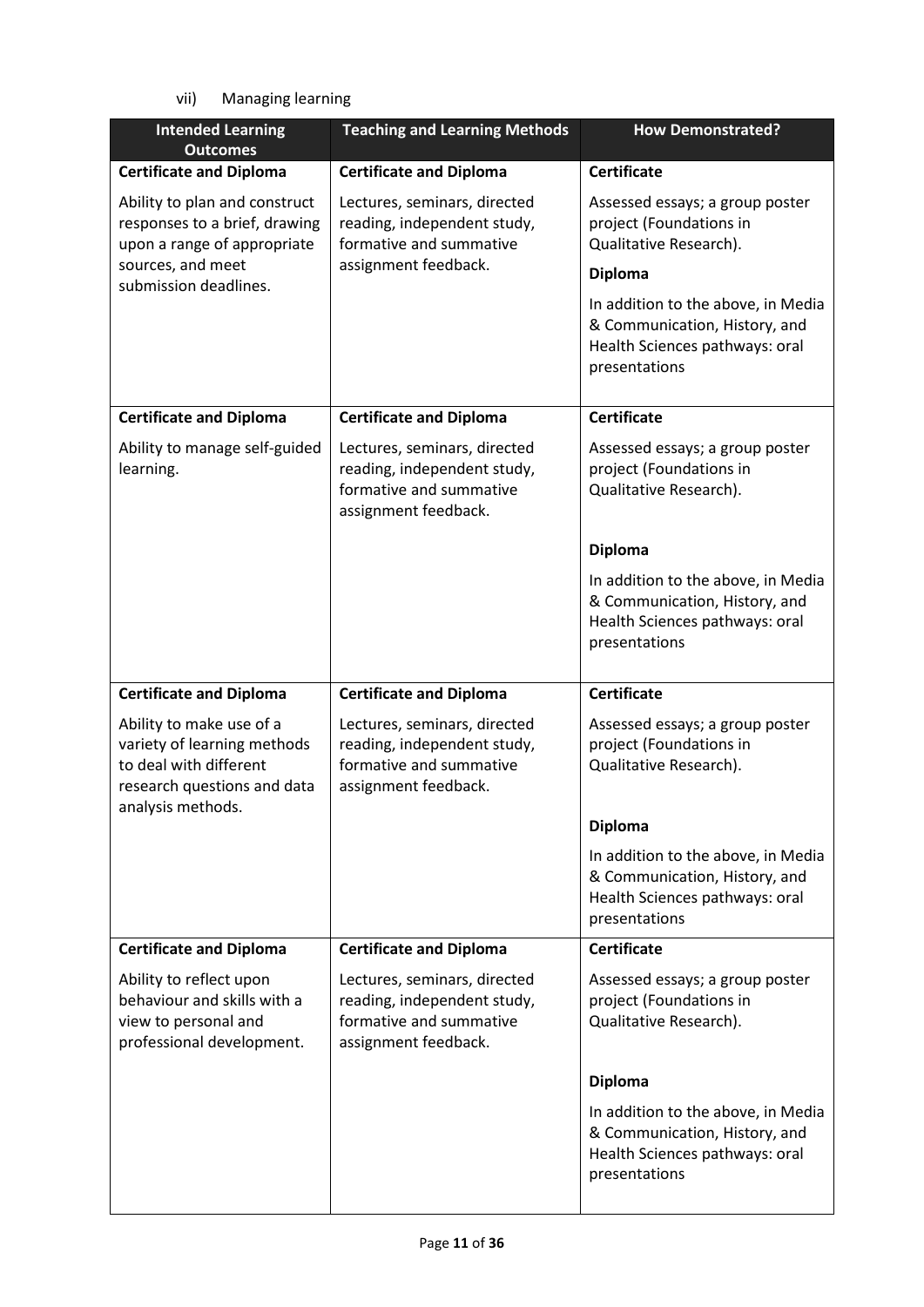| <b>Intended Learning</b><br><b>Outcomes</b>                                                                                                                                                                                                                            | <b>Teaching and Learning Methods</b>                                                         | <b>How Demonstrated?</b>                       |
|------------------------------------------------------------------------------------------------------------------------------------------------------------------------------------------------------------------------------------------------------------------------|----------------------------------------------------------------------------------------------|------------------------------------------------|
| <b>MSc</b>                                                                                                                                                                                                                                                             | <b>MSc</b>                                                                                   | <b>MSc</b>                                     |
| In addition to the above:<br>ability to identify a suitable<br>research topic; construct a<br>viable research design and a<br>feasible research timetable;<br>carry out independent<br>research and reflect upon<br>the research findings and<br>the research process. | In addition to the above,<br>individual supervision and<br>conduct of dissertation research. | In addition to the above, the<br>dissertation. |

viii) Career management

| <b>Intended Learning</b><br><b>Outcomes</b>                                                                                        | <b>Teaching and Learning Methods</b>                                                                           | <b>How Demonstrated?</b>                                                                                               |
|------------------------------------------------------------------------------------------------------------------------------------|----------------------------------------------------------------------------------------------------------------|------------------------------------------------------------------------------------------------------------------------|
| <b>Certificate and Diploma</b>                                                                                                     | <b>Certificate and Diploma</b>                                                                                 | Certificate                                                                                                            |
| Ability to relate the<br>knowledge and expertise<br>acquired in the programme<br>with a current or future<br>personal career plan. | Lectures, seminars, directed<br>reading, independent study,<br>formative and summative<br>assignment feedback. | Assessed essays; a group poster<br>project (Foundations in<br>Qualitative Research).                                   |
|                                                                                                                                    |                                                                                                                | <b>Diploma</b>                                                                                                         |
|                                                                                                                                    |                                                                                                                | In addition to the above, in Media<br>& Communication, History, and<br>Health Sciences pathways: oral<br>presentations |
| <b>MSc</b>                                                                                                                         | <b>MSc</b>                                                                                                     | <b>MSc</b>                                                                                                             |
| Ability to use the MSc<br>research project as a basis<br>for the design and realisation<br>of a PhD project.                       | In addition to the above,<br>individual supervision of the<br>dissertation.                                    | In addition to the above, the<br>dissertation                                                                          |

### **10. Special features**

The programme follows the requirements of the ESRC for Masters as the first year of a 1+3 award. The core modules will be delivered by the School of Media, Communication and Sociology and pathway modules by the relevant schools. The complexity of the programme requires collaboration and administrative support across a range of stakeholders which are outlined in the supporting document on programme administration.

This programme has been developed primarily as a vehicle for students in receipt of an ESRC award for PGR studies at the University of Leicester and under the auspices of the Midlands Graduate School, ESRC Doctoral Training Partnership led by Warwick University. Students with a 1 +3 award from the ESRC will be registered as PGR students in the relevant School/Department and for the MSc in Social Science Research. The programme will be led by the School of Media, Communication and Sociology with pathways provided by partner schools/departments. The pathway titles follow those assigned to them in the DTP, and these are not necessarily the same as the Leicester department/school where they are based, see table below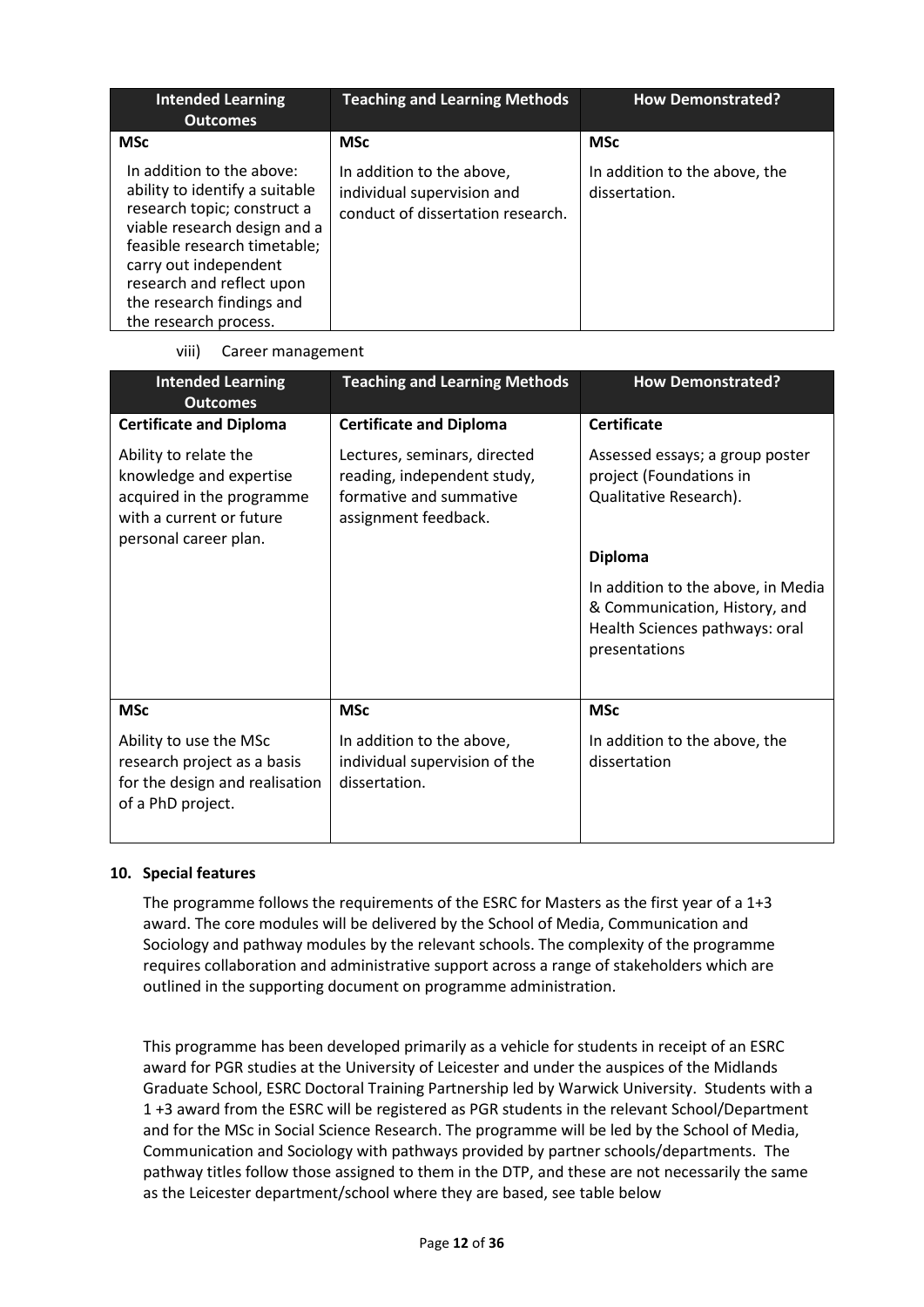| Pathway Title                      | Host Department/School                        |
|------------------------------------|-----------------------------------------------|
| <b>Communication and Media</b>     | Media, Communication and Sociology            |
| <b>Economic and Social History</b> | History, Politics and International Relations |
| <b>Health and Well Being</b>       | <b>Health Sciences</b>                        |
| Human Geography                    | Geography, Geology and Environment            |
| <b>Museum Studies</b>              | <b>Museum Studies</b>                         |

The contributing academic staff within the programme incorporate their research specialisms into the teaching and relevant high-level research and teaching skills appropriate to a researchintensive Master's programme.

### **11. Indicators of programme quality**

The core modules of the programme draw on the established quality of the teaching team in Media, Communication and Sociology. Pathway modules are drawn from existing provision, their quality has been recognised by external examiners and by students, including those who have continued to doctoral study.

#### **12. Criteria for award and classification**

This programme follows the standard scheme of taught postgraduate award and classification set out i[n Senate Regulations](http://www.le.ac.uk/senate-regulations) – see the version of *Senate Regulation 6 governing taught postgraduate programmes of study* relevant to year of entry.

#### **13. Progression points**

As defined i[n Senate Regulations](http://www.le.ac.uk/senate-regulation6) - refer to the version of *Senate Regulation 6 governing taught postgraduate programmes of study* relevant to year of entry.

In cases where a student has failed to meet a requirement to progress they will be required to withdraw from the course and a recommendation will be made to the Board of Examiners for an intermediate/exit award where appropriate.

#### **14. Rules relating to re-sits or re-submissions**

As defined i[n Senate Regulations](http://www.le.ac.uk/senate-regulation6) - refer to the version of *Senate Regulation 6 governing taught postgraduate programmes of study* relevant to year of entry.

#### **15. External Examiners reports**

The details of the External Examiner(s) for this programme and the most recent External Examiners' reports for this programme can be found at [exampapers@Leicester](https://exampapers.le.ac.uk/) [log-in required]

#### **16. Additional features** (e.g. timetable for admissions)

n/a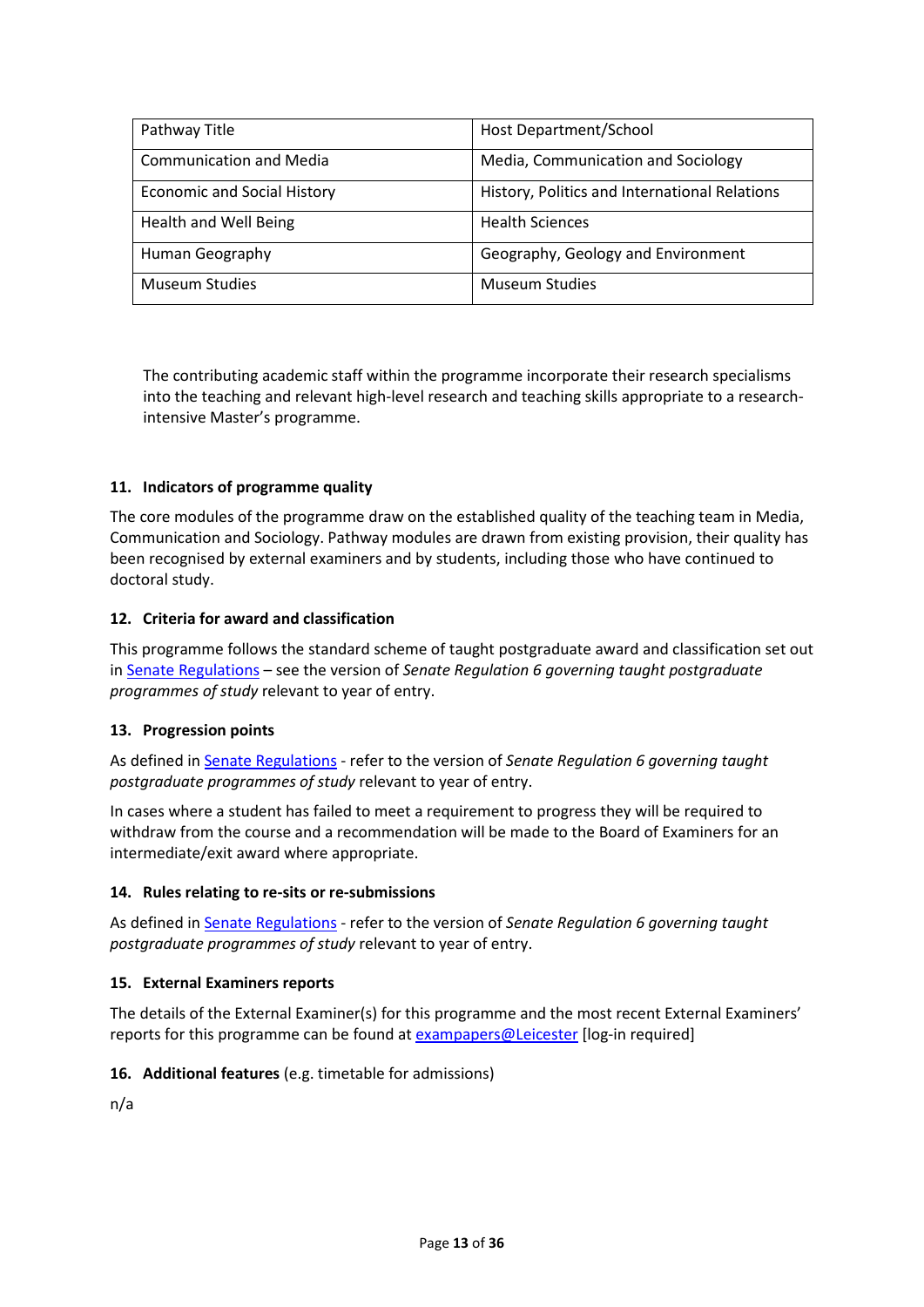

# **Programme Specification (Postgraduate) FOR ENTRY YEAR: 2022/23**

**Date created:** May 2020 **Last amended:** 26/02/2021 **Version no.** Choose an item.

### **Appendix 1: Programme structure (programme regulations)**

The University regularly reviews its programmes and modules to ensure that they reflect the current status of the discipline and offer the best learning experience to students. On occasion, it may be necessary to alter particular aspects of a course or module.

The MSc in Social Science Research consists of four core 20 credit modules and 40 credits of pathway specific modules in one of Communication and Media, Economic and Social History, Human Geography, Museum Studies and Health and Wellbeing. A supervised research based dissertation worth 60 credits will be supervised in the appropriate pathway school/department.

#### **Updates to the programme**

| Academic year affected | <b>Module Code(s)</b> | Update |
|------------------------|-----------------------|--------|
|                        |                       |        |
|                        |                       |        |
|                        |                       |        |
|                        |                       |        |

MSc in Social Science Research (Communication and Media)

#### **Credit breakdown**

| <b>Status</b> | <b>Year long</b>   | Semester 1 | Semester 2 | Other delivery<br>period |
|---------------|--------------------|------------|------------|--------------------------|
| Core taught   | Choose an<br>item. | 60 credits | 40 credits | Choose an<br>item.       |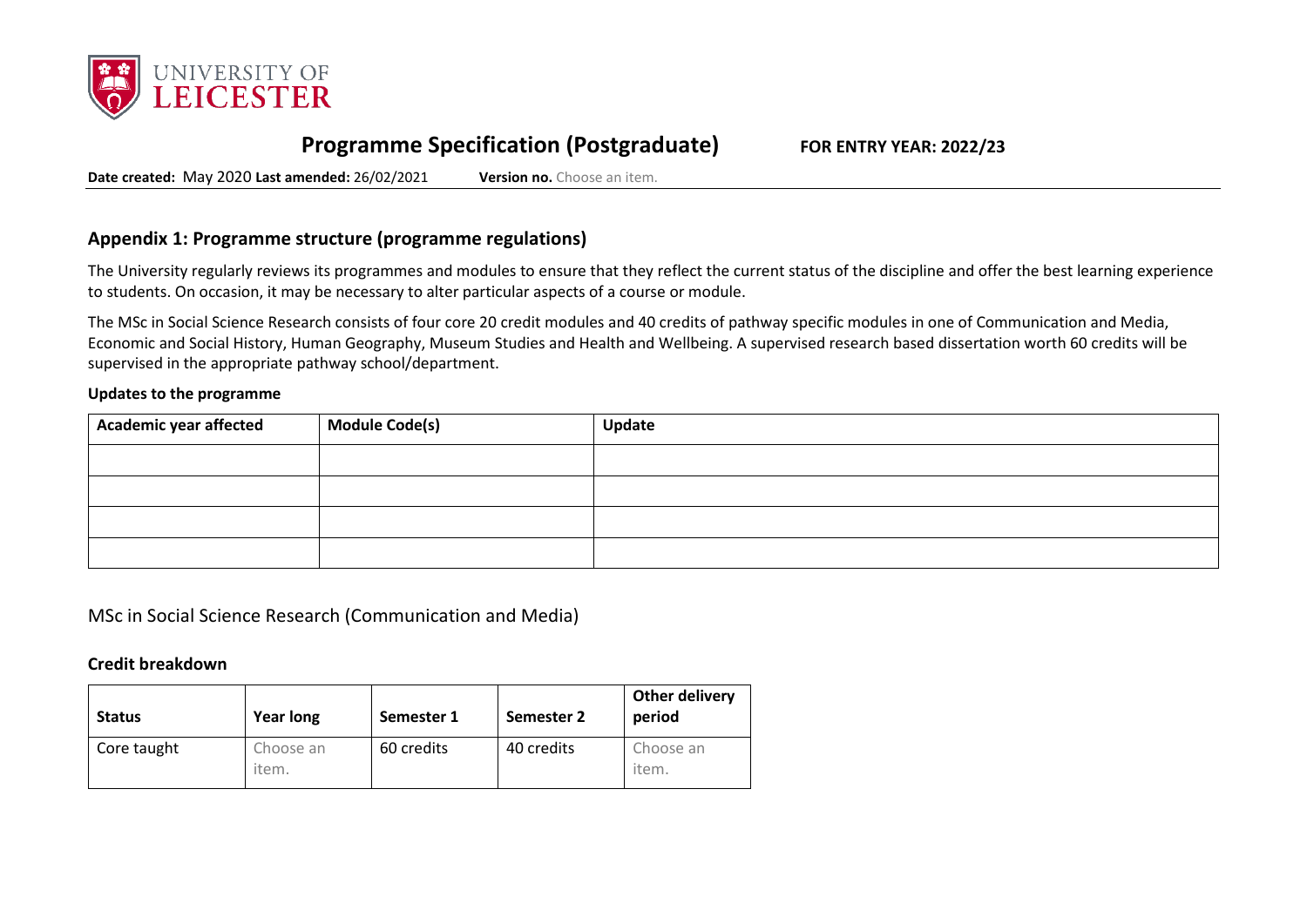| <b>Status</b>        | <b>Year long</b>   | Semester 1         | Semester 2         | <b>Other delivery</b><br>period |
|----------------------|--------------------|--------------------|--------------------|---------------------------------|
| Optional             | Choose an<br>item. | Choose an<br>item. | 20 credits         | Choose an<br>item.              |
| Dissertation/project | 60 credits         | Choose an<br>item. | Choose an<br>item. | Choose an<br>item.              |

180 credits in total

## **Level 7/Year 1 2022/23**

## Core modules

| <b>Delivery period</b> | Code   | <b>Title</b>                          | <b>Credits</b> |
|------------------------|--------|---------------------------------------|----------------|
| Semester 1             | SY7044 | Research Design, Practice and Ethics  | 20 credits     |
| Semester 1             | SY7045 | Philosophy of Social Science Research | 20 credits     |
| Semester 1             | MS7202 | <b>Mass Communication Theory</b>      | 20 credits     |
| Semester 2             | SY7047 | <b>Quantitative Research Methods</b>  | 20 credits     |
| Semester 2             | SY7046 | Foundations in Qualitative Research   | 20 credits     |
| Term 3                 | MS7012 | <b>Dissertation</b>                   | 60 credits     |

### **Notes**

## MS7012 is compulsory only for degree of MSc

## Option modules **(students need to select one option from the following)**

| <b>Delivery</b><br>period | Code   | <b>Title</b>                                   | <b>Credits</b> |
|---------------------------|--------|------------------------------------------------|----------------|
| Semester 2                | MS7230 | <b>Critical Approaches to Consumer Culture</b> | 20 credits     |
| Semester 2                | MS7234 | <b>Gender Politics in Contemporary Media</b>   | 20 credits     |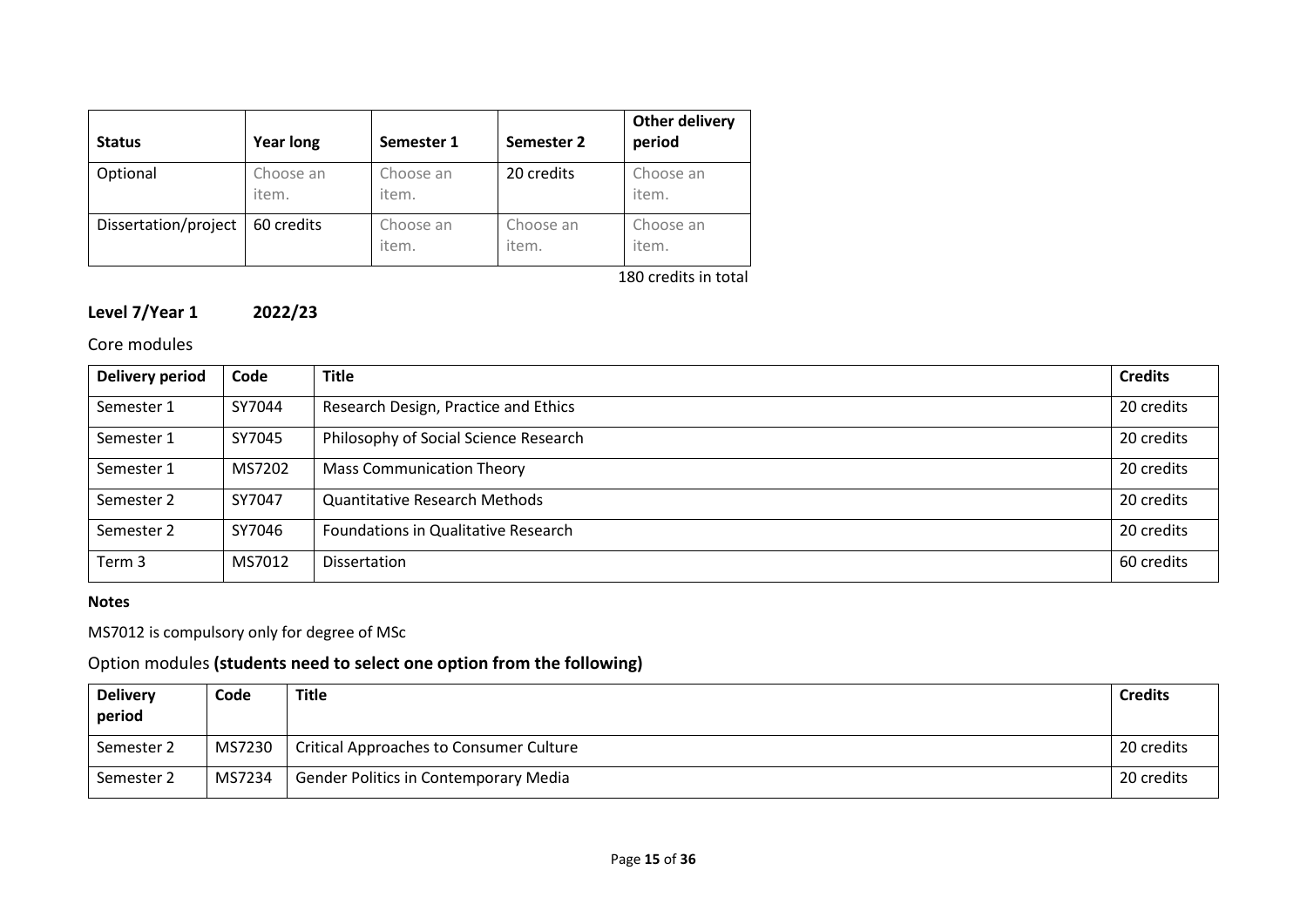| <b>Delivery</b><br>period | Code   | <b>Title</b>                                                  | <b>Credits</b> |
|---------------------------|--------|---------------------------------------------------------------|----------------|
| Semester 2                | MS7225 | Researching Media and Public Communication                    | 20 credits     |
| Semester 2                | MS7226 | Digital Media, Online Persuasion and Behavioural Change       | 20 credits     |
| Semester 2                | MS7227 | <b>Media Audiences and Users</b>                              | 20 credits     |
| Semester 2                | MS7206 | <b>Global Affairs: Actors, Communication and Culture</b>      | 20 credits     |
| Semester 2                | MS7287 | Critical Approaches to Data Analytics and the Digital Economy | 20 credits     |

This is an indicative list of option modules and not definitive of what will be available. Option module choice is also subject to availability, timetabling, student number restrictions and, where appropriate, students having taken appropriate pre-requisite modules.

MSc in Social Science Research (Economic and Social History)

### **Credit breakdown**

| <b>Status</b>        | <b>Year long</b>   | Semester 1         | Semester 2         | <b>Other delivery</b><br>period |
|----------------------|--------------------|--------------------|--------------------|---------------------------------|
| Core taught          | Choose an<br>item. | 60 credits         | 40 credits         | Choose an<br>item.              |
| Optional             | Choose an<br>item. | Choose an<br>item. | 20 credits         | Choose an<br>item.              |
| Dissertation/project | 60 credits         | Choose an<br>item. | Choose an<br>item. | Choose an<br>item.              |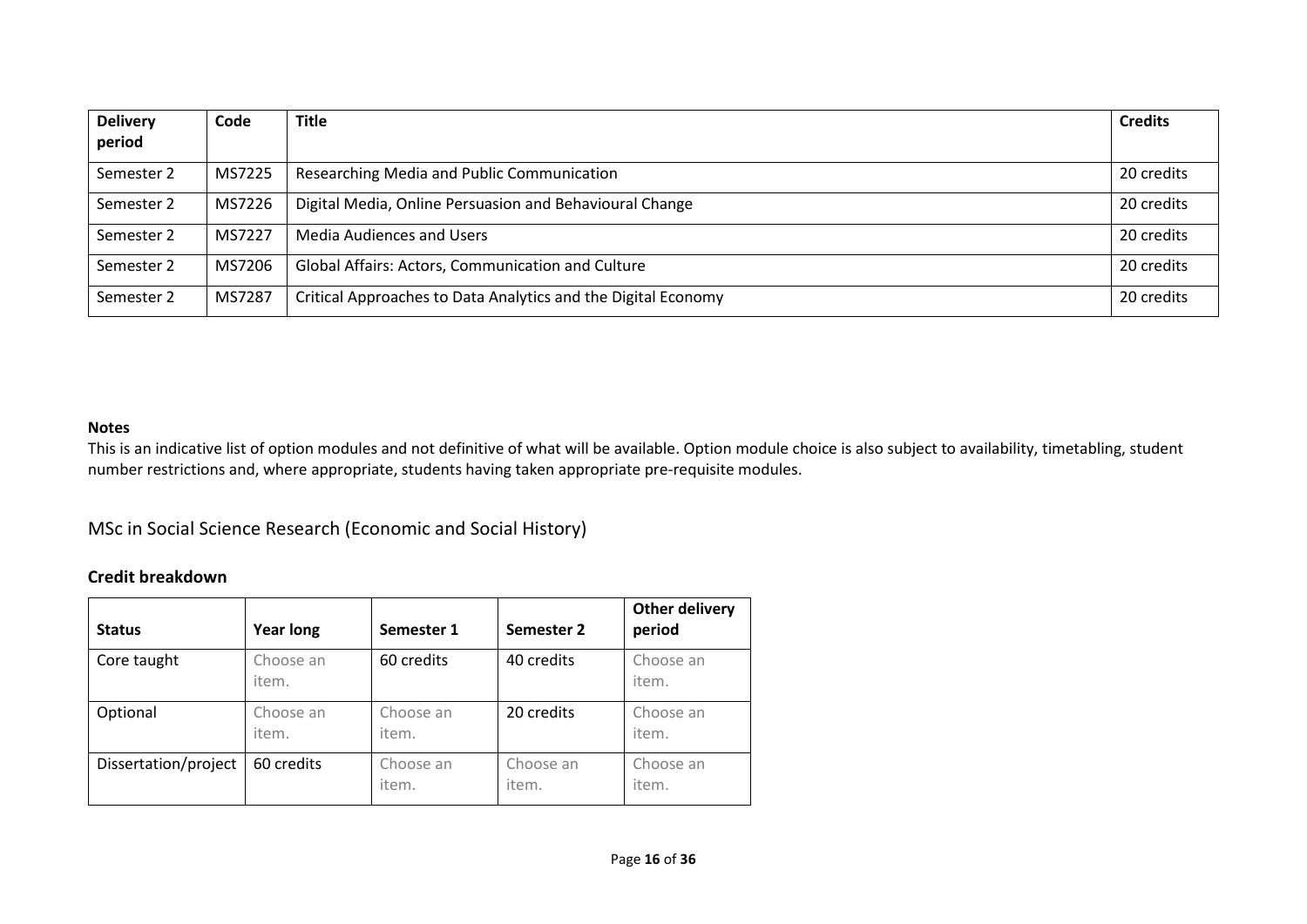## 180 credits in total

## **Level 7/Year 1 2022/23**

## Core modules

| <b>Delivery period</b> | Code   | <b>Title</b>                            | <b>Credits</b> |
|------------------------|--------|-----------------------------------------|----------------|
| Semester 1             | SY7044 | Research Design, Practice and Ethics    | 20 credits     |
| Semester 1             | SY7045 | Philosophy of Social Science Research   | 20 credits     |
| Semester 1             | HS7011 | Historical Research, Historical Writing | 20 credits     |
| Semester 2             | SY7047 | <b>Quantitative Research Methods</b>    | 20 credits     |
| Semester 2             | SY7046 | Foundations in Qualitative Research     | 20 credits     |
| Term 3                 | HS7000 | Dissertation                            | 60 credits     |

### **Notes**

## HS7000 is compulsory only for degree of MSc

## Option modules

| <b>Delivery period</b> | Code          | <b>Title</b>                                                   | <b>Credits</b> |
|------------------------|---------------|----------------------------------------------------------------|----------------|
| Semester 2             | HS7052        | Heritage in the Workplace                                      | 20 credits     |
| Semester 2             | HS7053        | After the Holocaust-History and memory in post-war Germany     | 20 credits     |
| Semester 2             | <b>HS7055</b> | Conservation, Heritage and the Urban Environment               | 20 credits     |
| Semester 2             | HS7145        | Landscapes and Identities in Medieval and Early Modern England | 20 credits     |
| Semester 2             | HS7059        | Global Cities: the View from Asia                              | 20 credits     |
| Semester 2             | HS7060        | <b>Directed Reading</b>                                        | 20 credits     |
| Semester 2             | HS7061        | American Freedoms                                              | 20 credits     |
| Semester 2             | HS7320        | <b>Global History</b>                                          | 20 credits     |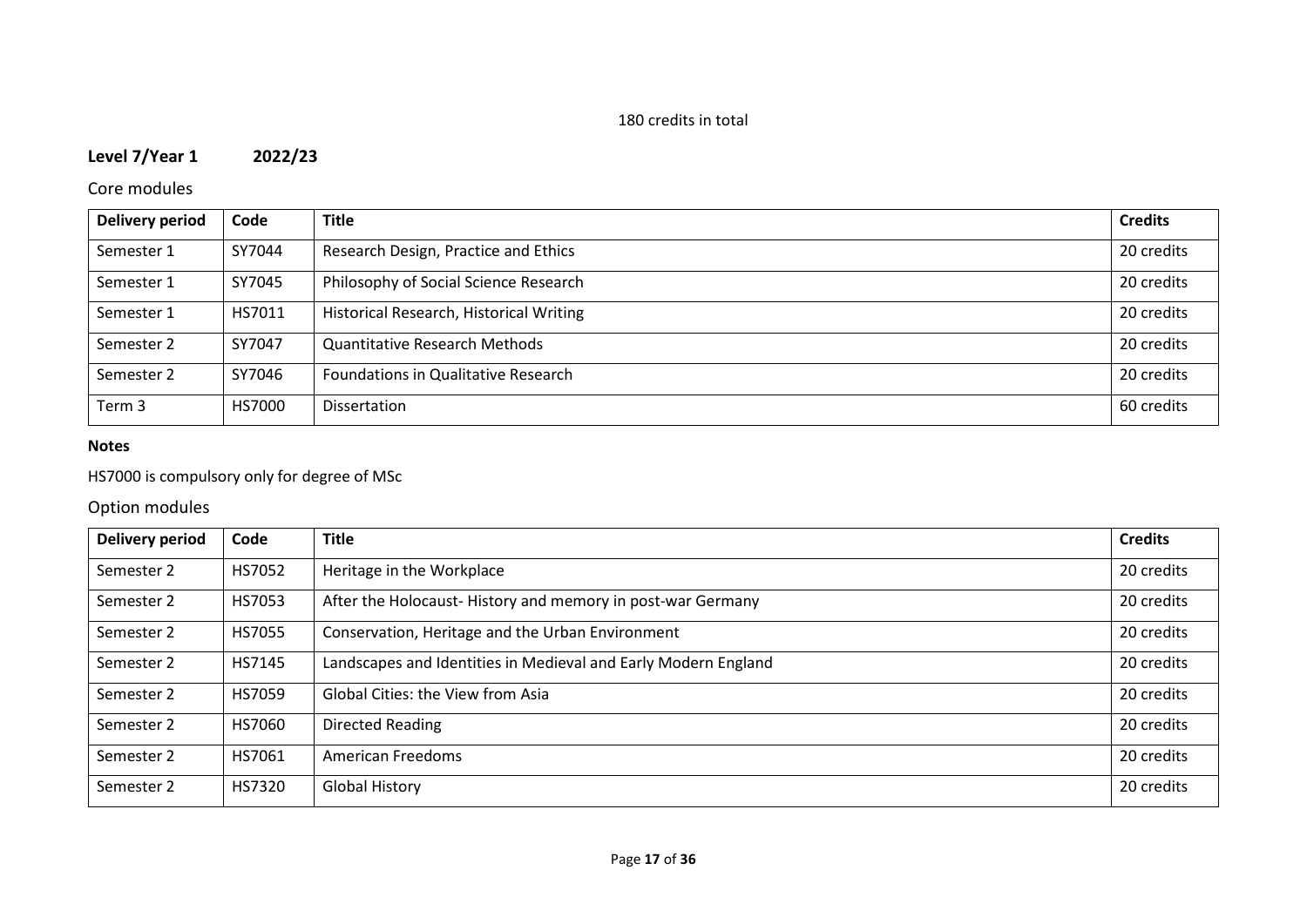| Delivery period | Code   | <b>Title</b>                              | <b>Credits</b> |
|-----------------|--------|-------------------------------------------|----------------|
| Semester 2      | HS7321 | <b>Religious Conflict and Coexistence</b> | 20 credits     |

This is an indicative list of option modules and not definitive of what will be available. Option module choice is also subject to availability, timetabling, student number restrictions and, where appropriate, students having taken appropriate pre-requisite modules.

MSc in Social Science Research (Human Geography)

## **Credit breakdown**

| <b>Status</b>        | <b>Year long</b>   | Semester 1         | Semester 2         | <b>Other delivery</b><br>period |
|----------------------|--------------------|--------------------|--------------------|---------------------------------|
| Core taught          | Choose an<br>item. | 60 credits         | 60 credits         | Choose an<br>item.              |
| Optional             | Choose an<br>item. | Choose an<br>item. |                    | Choose an<br>item.              |
| Dissertation/project | 60 credits         | Choose an<br>item. | Choose an<br>item. | Choose an<br>item.              |

180 credits in total

## **Level 7/Year 1 2022/23**

Core modules

| Delivery period | Code   | <b>Title</b>                             | <b>Credits</b> |
|-----------------|--------|------------------------------------------|----------------|
| Semester 1      | SY7044 | Research Design, Practice and Ethics     | 20 credits     |
| Semester 1      | SY7045 | Philosophy of Social Science Research    | 20 credits     |
| Semester 1      | GY7411 | <b>Contemporary Critical Geographies</b> | 20 credits     |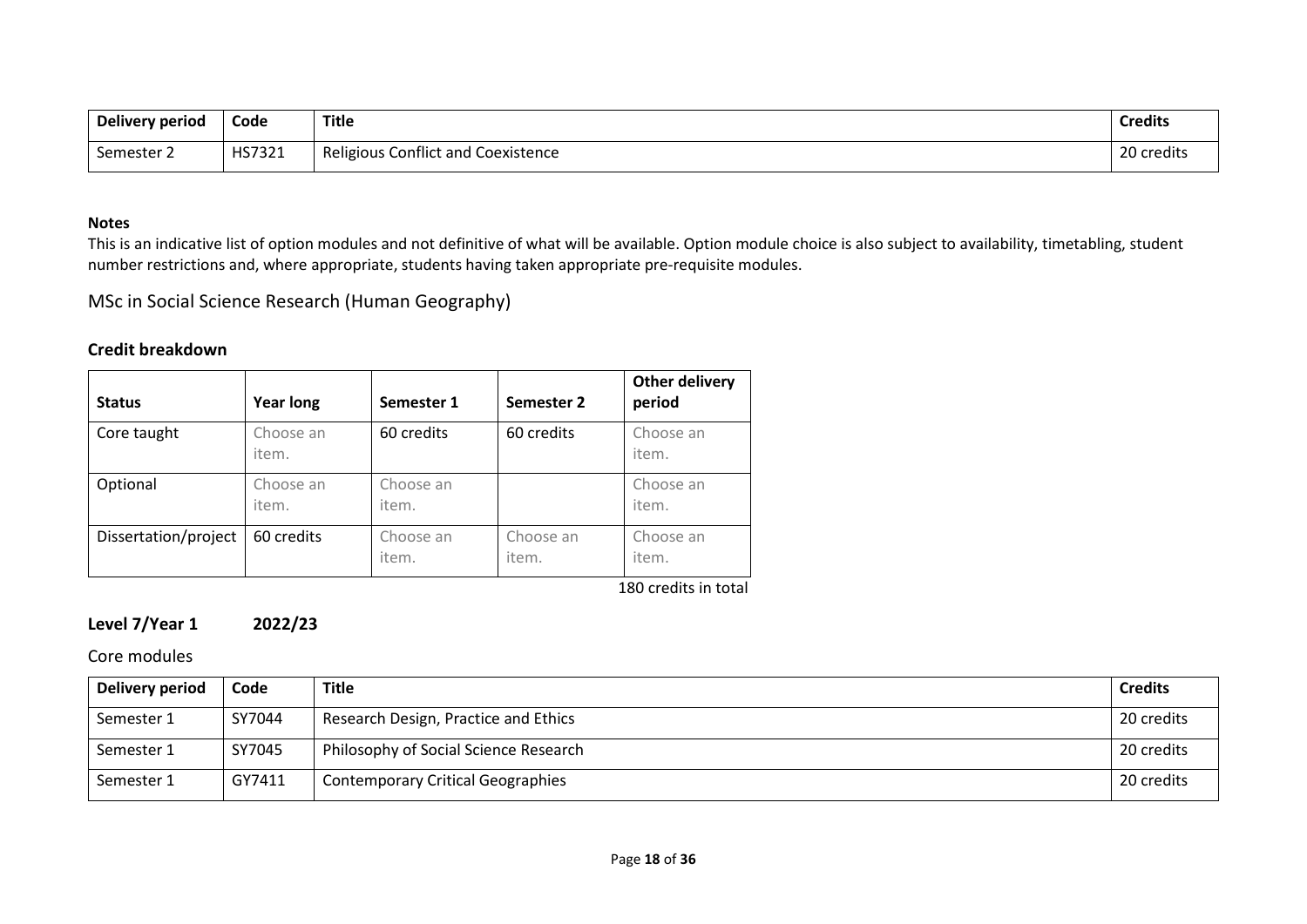| <b>Delivery period</b> | Code   | <b>Title</b>                               | <b>Credits</b> |
|------------------------|--------|--------------------------------------------|----------------|
| Semester 2             | SY7047 | <b>Quantitative Research Methods</b>       | 20 credits     |
| Semester 2             | SY7046 | <b>Foundations in Qualitative Research</b> | 20 credits     |
| Semester 2             | GY7412 | Creative Geographies in Practice           | 20 credits     |
| Term 3                 | GY7420 | Dissertation                               | 60 credits     |

GY7420 is compulsory only for degree of MSc

MSc in Social Science Research (Health and Wellbeing)

## **Credit breakdown**

| <b>Status</b>        | <b>Year long</b>   | Semester 1         | Semester 2         | <b>Other delivery</b><br>period |
|----------------------|--------------------|--------------------|--------------------|---------------------------------|
| Core taught          | Choose an<br>item. | 60 credits         | 40 credits         | Choose an<br>item.              |
| Optional             | Choose an<br>item. | Choose an<br>item. | 20 credits         | Choose an<br>item.              |
| Dissertation/project | 60 credits         | Choose an<br>item. | Choose an<br>item. | Choose an<br>item.              |

180 credits in total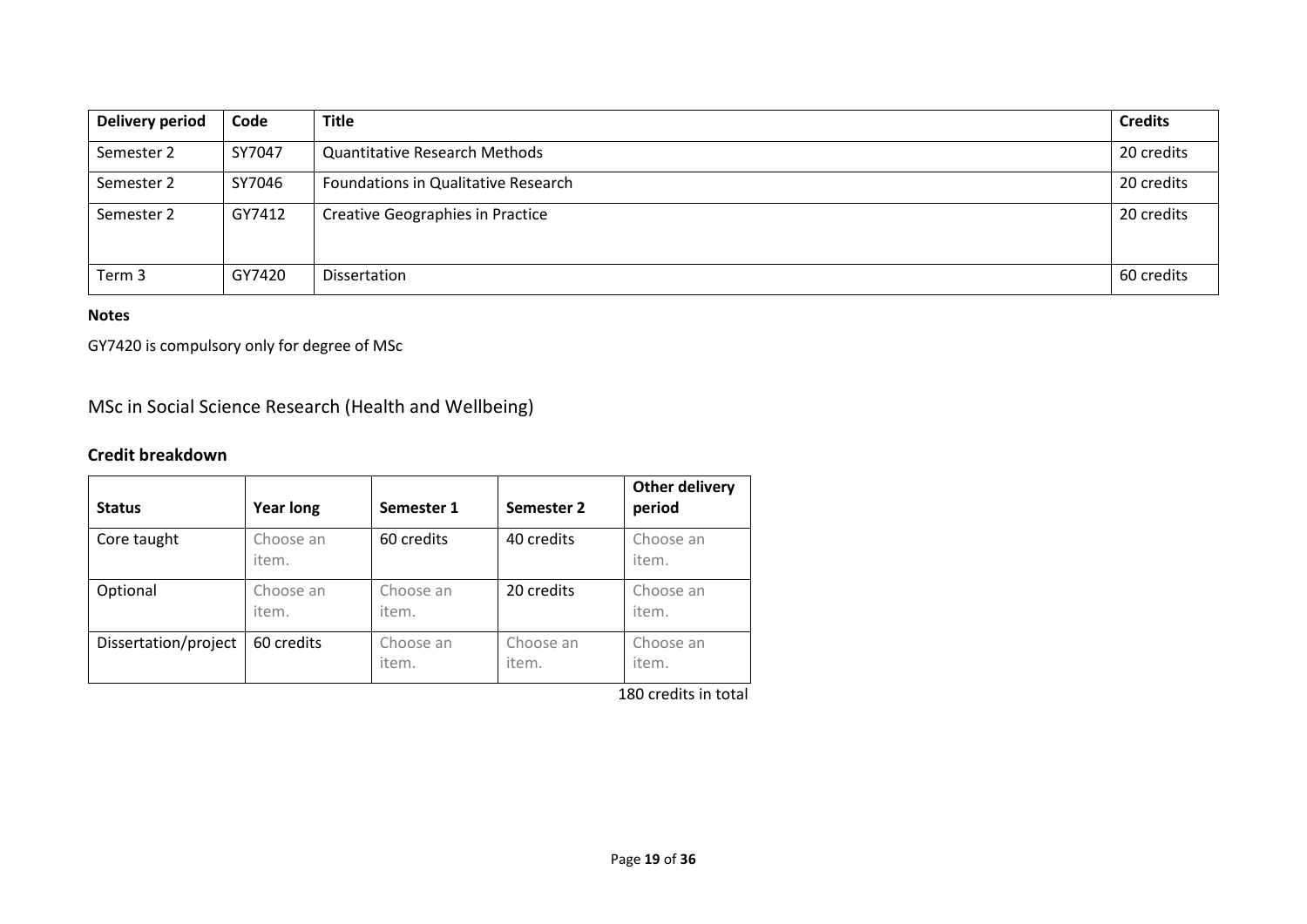## **Level 7/Year 1 2022/23**

### Core modules

| <b>Delivery period</b> | Code   | <b>Title</b>                                | <b>Credits</b> |
|------------------------|--------|---------------------------------------------|----------------|
| Semester 1             | SY7044 | Research Design, Practice and Ethics        | 20 credits     |
| Semester 1             | SY7045 | Philosophy of Social Science Research       | 20 credits     |
| Semester 1             | MD7463 | <b>Fundamentals Applied Health Research</b> | 20 credits     |
| Semester 2             | SY7047 | <b>Quantitative Research Methods</b>        | 20 credits     |
| Semester 2             | SY7046 | Foundations in Qualitative Research         | 20 credits     |
| Term 3                 | MD7460 | Dissertation                                | 60 credits     |

#### **Notes**

## MD7460 is compulsory only for degree of MSc

#### Option modules

| Delivery period | Code   | Title                                           | <b>Credits</b> |
|-----------------|--------|-------------------------------------------------|----------------|
| Semester 2      | MD7464 | <b>Qualitative Research Methods QSH</b>         | 20 credits     |
| Semester 2      | MD7465 | Human Factors and Ergonomics for Patient Safety | 20 credits     |
| Semester 2      | MD7466 | Measuring and Monitoring in Healthcare          | 20 credits     |

#### **Notes**

This is an indicative list of option modules and not definitive of what will be available. Option module choice is also subject to availability, timetabling, student number restrictions and, where appropriate, students having taken appropriate pre-requisite modules.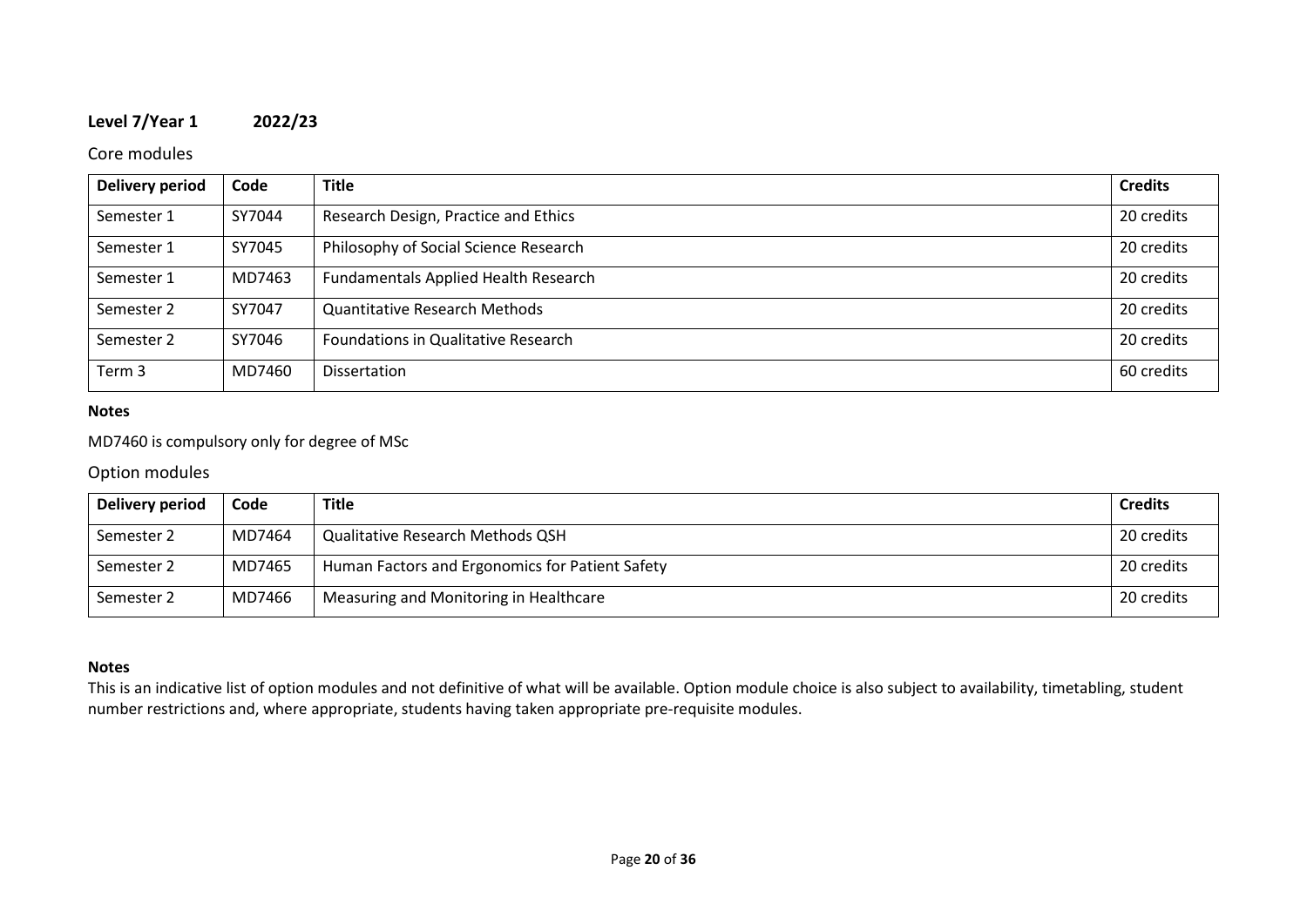MSc in Social Science Research (Museum Studies)

## **Credit breakdown**

| <b>Status</b>        | <b>Year long</b>   | Semester 1         | Semester 2         | <b>Other delivery</b><br>period |
|----------------------|--------------------|--------------------|--------------------|---------------------------------|
| Core taught          | Choose an<br>item. | 40 credits         | 40 credits         | Choose an<br>item.              |
| Optional             | Choose an<br>item. | 30 credits         | 10 credits         | Choose an<br>item.              |
| Dissertation/project | 60 credits         | Choose an<br>item. | Choose an<br>item. | Choose an<br>item.              |

180 credits in total

## **Level 7/Year 1 2022/23**

Core modules

| Delivery period | Code   | <b>Title</b>                          | <b>Credits</b> |
|-----------------|--------|---------------------------------------|----------------|
| Semester 1      | SY7044 | Research Design, Practice and Ethics  | 20 credits     |
| Semester 1      | SY7045 | Philosophy of Social Science Research | 20 credits     |
| Semester 2      | SY7047 | <b>Quantitative Research Methods</b>  | 20 credits     |
| Semester 2      | SY7046 | Foundations in Qualitative Research   | 20 credits     |
| Term 3          | MU7008 | Research                              | 60 credits     |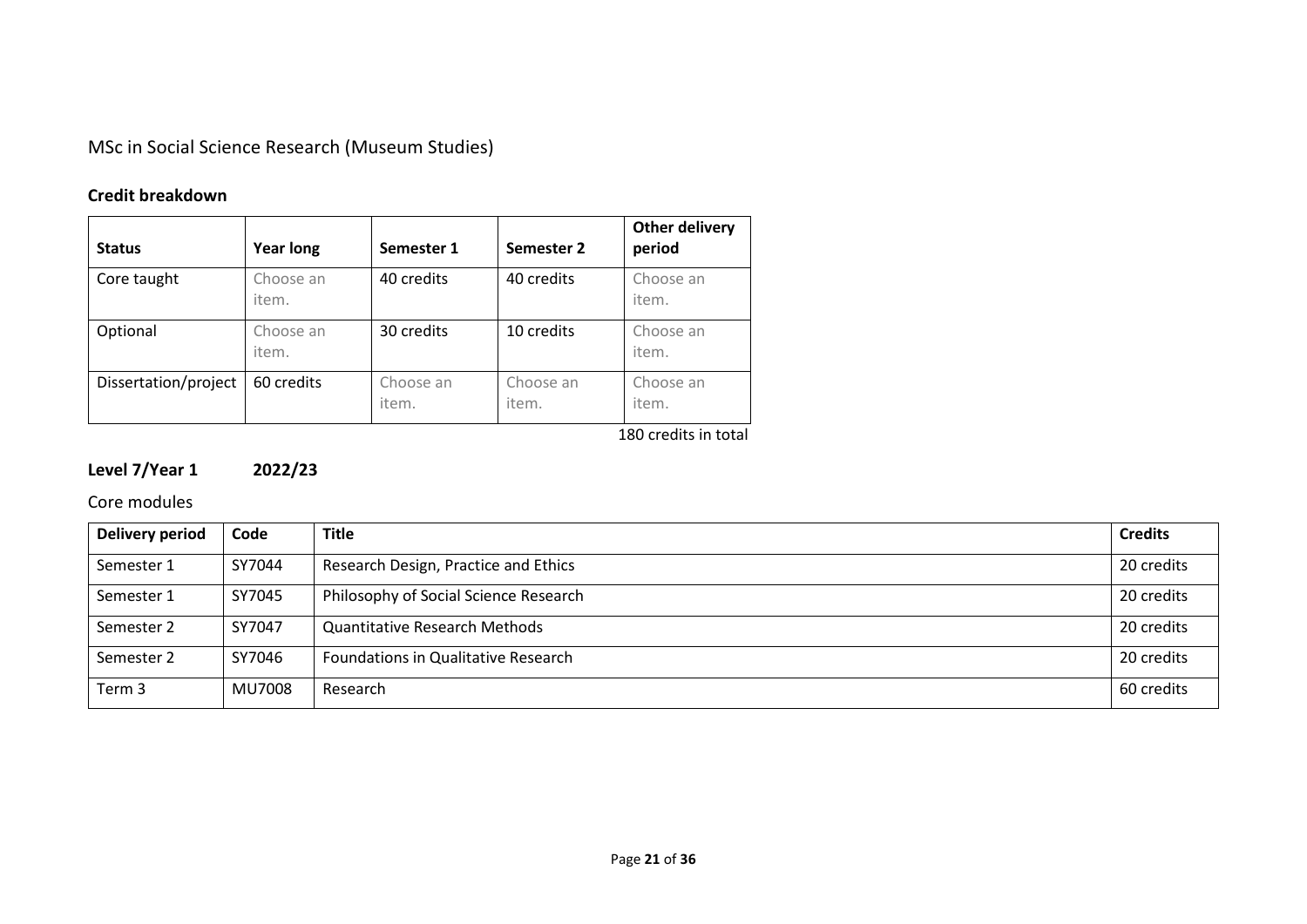#### MU7008 is compulsory only for degree of MSc

### Option modules

| <b>Delivery period</b> | Code          | <b>Title</b>                               | <b>Credits</b> |
|------------------------|---------------|--------------------------------------------|----------------|
| Semester 1             | MU7001        | Developing Professional Practice           | 15 credits CB  |
| Semester 1             | <b>MU7545</b> | <b>Exploring Socially-Engaged Practice</b> | 30 credits DL  |
| Semester 1             | MU7521        | Locating Heritage                          | 30 credits DL  |
| Semester 1             | <b>MU7550</b> | The Museum and Change                      | 15 credits DL  |
| Semester 1             | MU7553        | <b>Engaging Audiences</b>                  | 15 credits DL  |
| Semester 1             | MU7530        | <b>Interpreting Heritage</b>               | 30 credits DL  |
| Semester 2             | MU7499        | Practice (Placement)                       | 10 credits CB  |
| Semester 2             | MU7498        | Specialisms                                | 10 credits CB  |

#### **Notes**

This is an indicative list of option modules and not definitive of what will be available. Option module choice is also subject to availability, timetabling, student number restrictions and, where appropriate, students having taken appropriate pre-requisite modules.

In semester 1 candidates select 30 credits of optional modules. All distance learning modules will be available to take during semester 1. In semester 2 and during the summer period students complete the dissertation and take either MU7498 or MU7499. Distance Learning modules are offered to campus based students as part of a blended learning approach available on this pathway.

### **Part-time Structure**

The provision of a part-time route within the DTP was a key element of the DTP commitment to widening participation in the initial funding bid. The ESRC expects DTPs to facilitate part-time study and to judge part-time applications on an equal basis as those for full-time study. In the Midland Graduate School DTP part-time awards are offered on all pathways and in all institutions.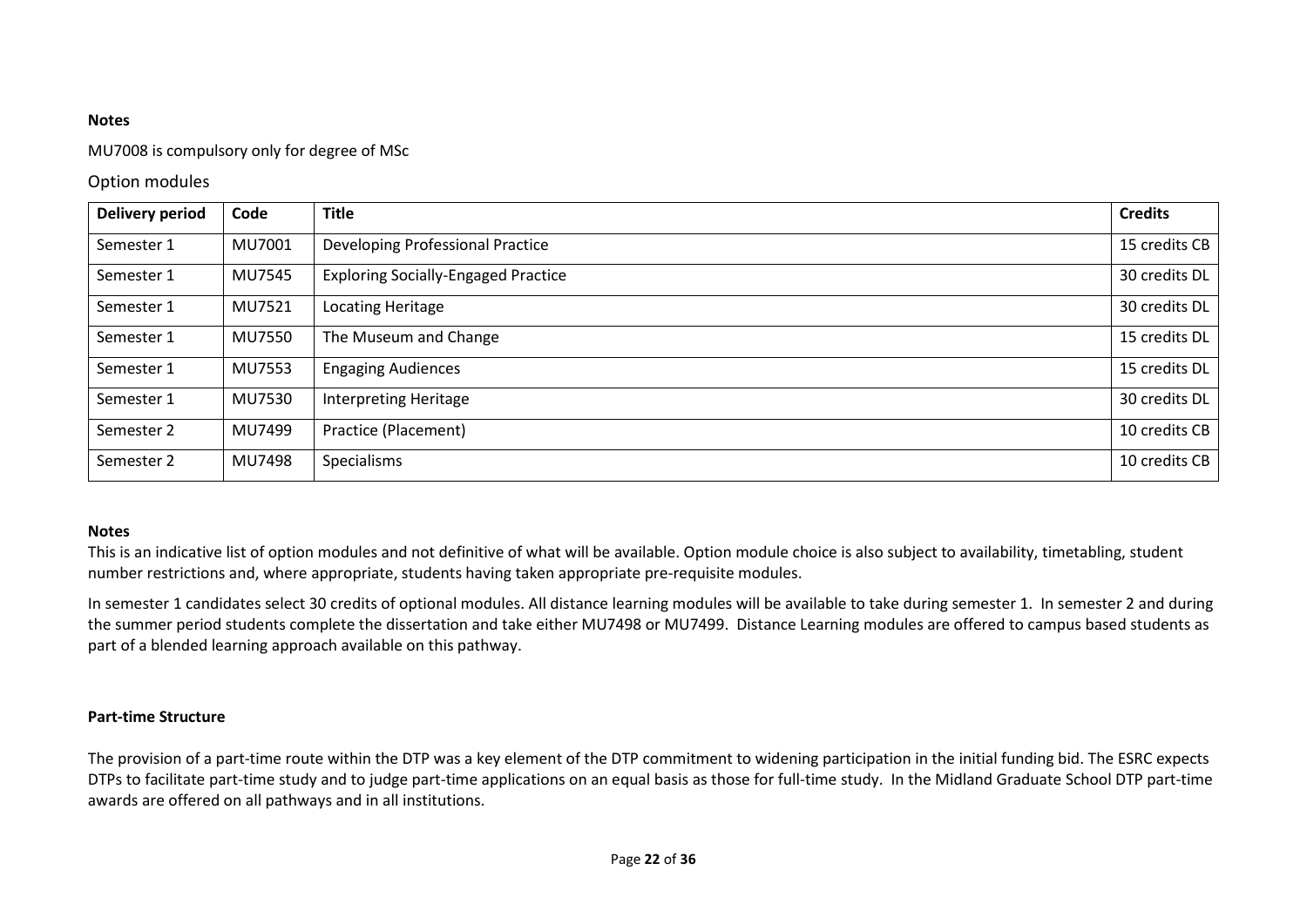ESRC guidelines stipulate that part-time award holders cannot hold a full-time job, giving them more flexibility to attend timetabled teaching sessions than is usually assumed for part-time students.

Students are allowed to transfer from FT to PT at three interval points throughout the academic year: January, April, July.

If a student transfers to PT in January, the period of study would be 2 years as per programme structures below (with the only exemption that the 1<sup>st</sup> semester of

2<sup>nd</sup> year they would take 0 credits). Following successful completion of programme, they would proceed to PGR studies in October of the 3<sup>rd</sup> Year.

If a student transfers to PT in April, the remaining time for their studies will be calculated as double compared to the FT period (i.e. the period for their dissertation will be extended to February of the following academic year with continuation to their PhD studies the following October).

If a student transfers to PT in July the remaining time for their studies will be calculated as double compared to the FT period (i.e. the period for their dissertation will be extended to December of the following academic year with continuation to their PhD studies the following January).

## MSc in Social Science Research (Communication and Media) Part-Time

### **Credit breakdown**

### **Level 7/Year 1 2022/23**

| <b>Status</b> | <b>Year long</b>   | Semester 1         | Semester 2 | <b>Other delivery</b><br>period |
|---------------|--------------------|--------------------|------------|---------------------------------|
| Core taught   | Choose an<br>item. | 40 credits         |            | Choose an<br>item.              |
| Optional      | Choose an<br>item. | Choose an<br>item. | 20 credits | Choose an<br>item.              |

60 credits in total

### Core modules

| Delivery period | Code   | <b>Title</b>                         | <b>Credits</b> |
|-----------------|--------|--------------------------------------|----------------|
| Semester 1      | SY7044 | Research Design, Practice and Ethics | 20 credits     |
| Semester 1      | MS7202 | <b>Mass Communication Theory</b>     | 20 credits     |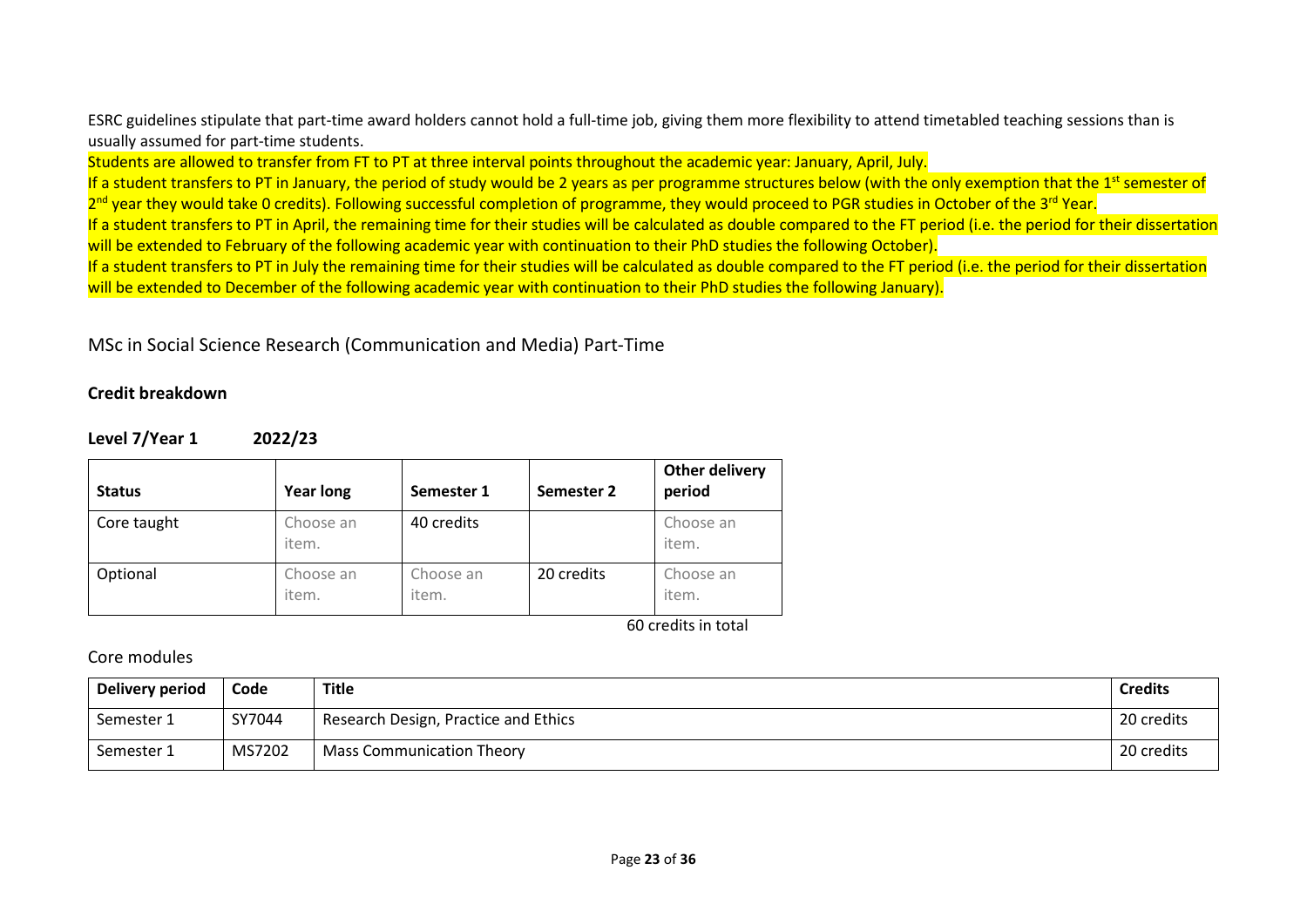### n/a

## Option modules

| Delivery period | Code   | Title                                | <b>Credits</b> |
|-----------------|--------|--------------------------------------|----------------|
| Semester 2      | SY7047 | <b>Quantitative Research Methods</b> | 20 credits     |
| Semester 2      | SY7046 | Foundations in Qualitative Research  | 20 credits     |

### **Notes**

This is an indicative list of option modules and not definitive of what will be available. Option module choice is also subject to availability, timetabling, student number restrictions and, where appropriate, students having taken appropriate pre-requisite modules.

## **Level 7/Year 2 2022/23**

| <b>Status</b>        | <b>Year long</b>   | Semester 1         | Semester 2         | <b>Other delivery</b><br>period |
|----------------------|--------------------|--------------------|--------------------|---------------------------------|
| Core taught          | Choose an<br>item. | 20 credits         |                    | Choose an<br>item.              |
| Optional             | Choose an<br>item. | Choose an<br>item. | 40 credits         | Choose an<br>item.              |
| Dissertation/project | 60 credits         | Choose an<br>item. | Choose an<br>item. | Choose an<br>item.              |

120 credits in total

## Core modules

| Delivery period | Code   | <b>Title</b>                          | <b>Credits</b> |
|-----------------|--------|---------------------------------------|----------------|
| Semester 1      | SY7045 | Philosophy of Social Science Research | 20 credits     |
| Term 3          | MS7012 | Dissertation                          | 60 credits     |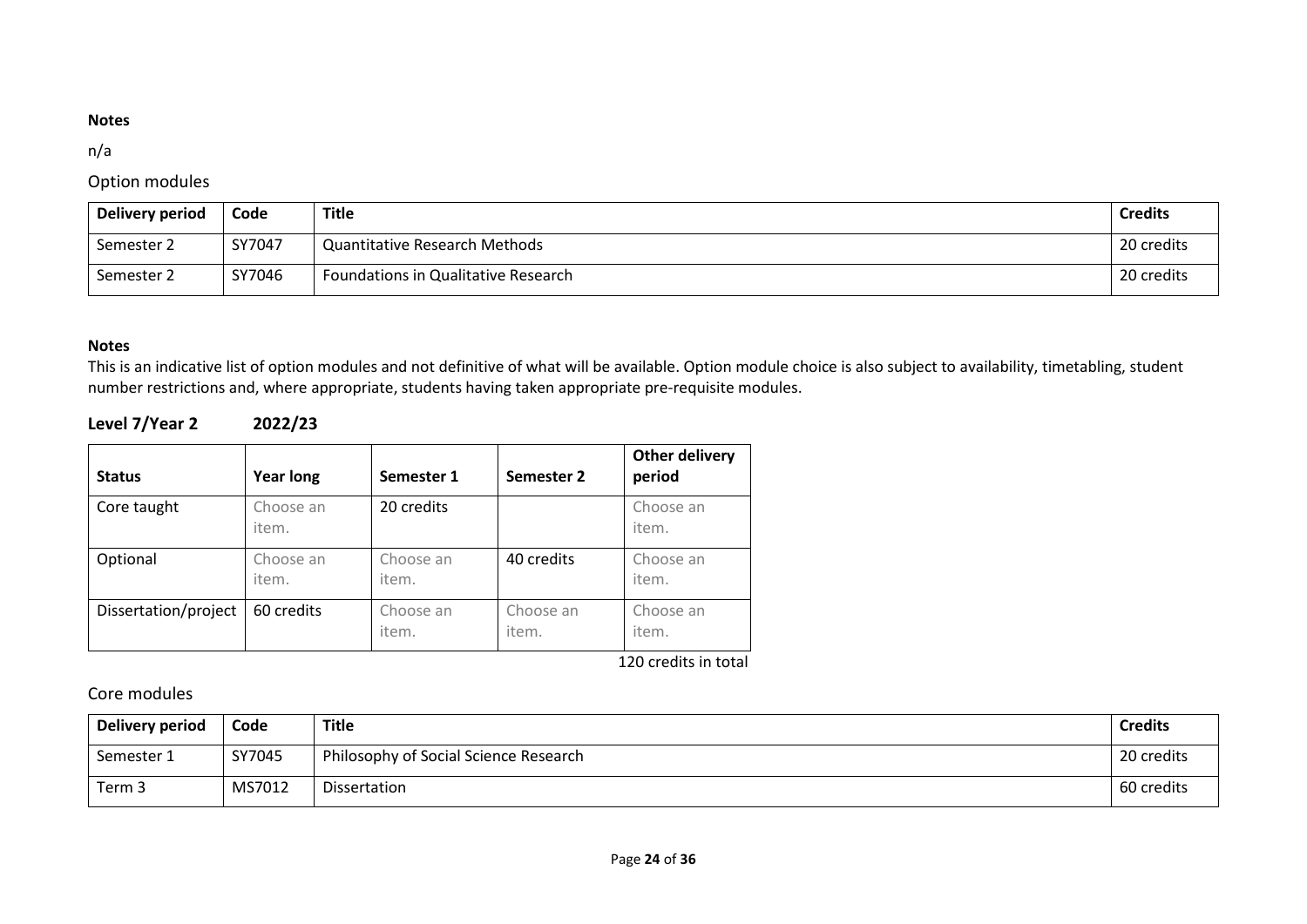MS7012 is compulsory only for degree of MSc

### Option modules **(student need to select one option from the following)**

| Delivery period | Code   | Title                                | <b>Credits</b> |
|-----------------|--------|--------------------------------------|----------------|
| Semester 2      | SY7047 | <b>Quantitative Research Methods</b> | 20 credits     |
| Semester 2      | SY7046 | Foundations in Qualitative Research  | 20 credits     |

#### **Notes**

Students need to select both SY7047 and SY7046 over the course of the programme. The order is optional.

### Option modules **(student need to select one option from the following)**

| <b>Delivery</b> | Code   | <b>Title</b>                                                  | <b>Credits</b> |
|-----------------|--------|---------------------------------------------------------------|----------------|
| period          |        |                                                               |                |
| Semester 2      | MS7230 | <b>Critical Approaches to Consumer Culture</b>                | 20 credits     |
| Semester 2      | MS7234 | <b>Gender Politics in Contemporary Media</b>                  | 20 credits     |
| Semester 2      | MS7225 | Researching Media and Public Communication                    | 20 credits     |
| Semester 2      | MS7226 | Digital Media, Online Persuasion and Behavioural Change       | 20 credits     |
| Semester 2      | MS7227 | <b>Media Audiences and Users</b>                              | 20 credits     |
| Semester 2      | MS7206 | Global Affairs: Actors, Communication and Culture             | 20 credits     |
| Semester 2      | MS7287 | Critical Approaches to Data Analytics and the Digital Economy | 20 credits     |

#### **Notes**

This is an indicative list of option modules and not definitive of what will be available. Option module choice is also subject to availability, timetabling, student number restrictions and, where appropriate, students having taken appropriate pre-requisite modules.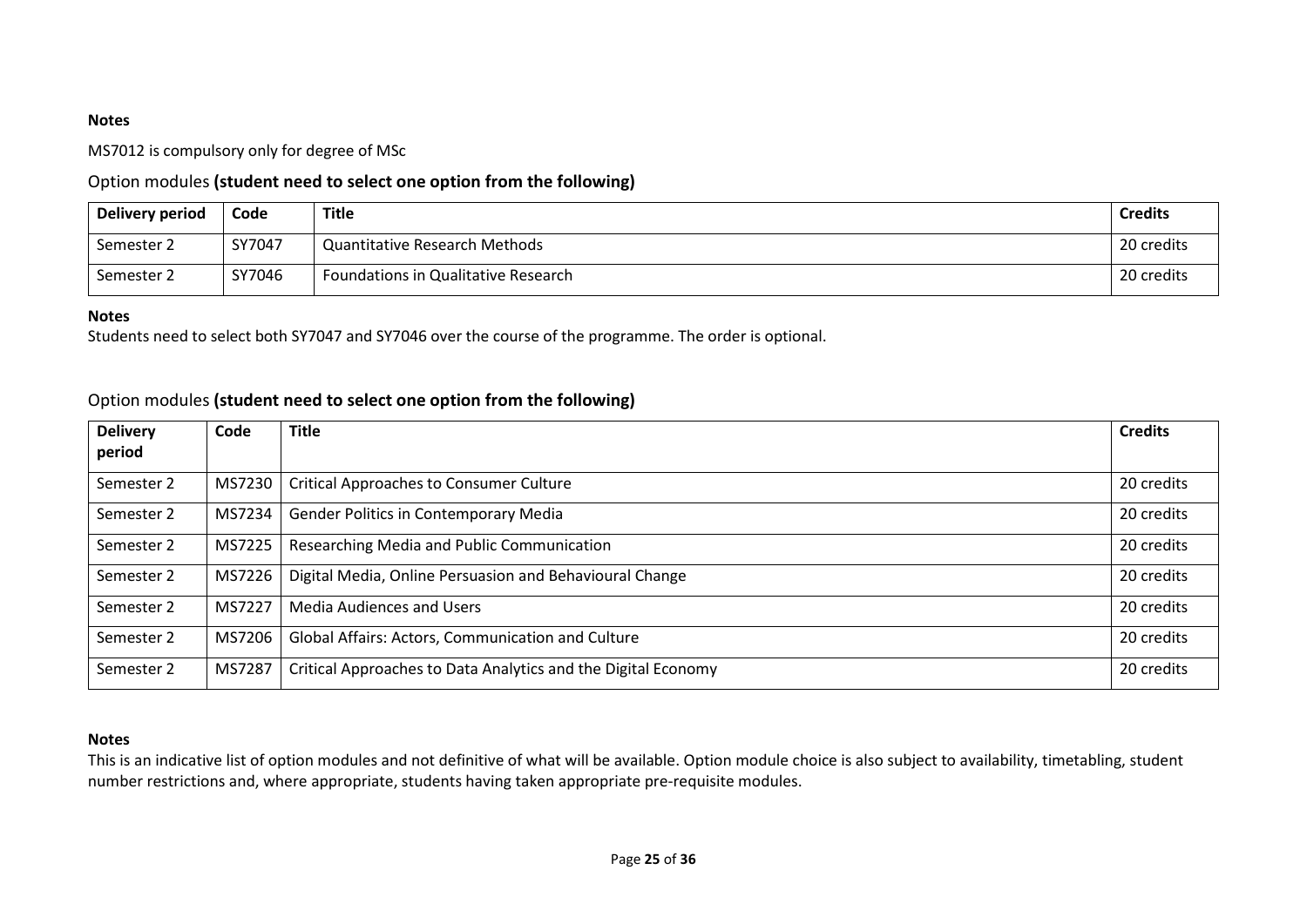## MSc in Social Science Research (Economic and Social History) Part-Time

## **Credit breakdown**

**Level 7/Year 1 2022/23**

| <b>Status</b> | <b>Year long</b>   | Semester 1         | Semester 2 | Other delivery<br>period |
|---------------|--------------------|--------------------|------------|--------------------------|
| Core taught   | Choose an<br>item. | 40 credits         |            | Choose an<br>item.       |
| Optional      | Choose an<br>item. | Choose an<br>item. | 20 credits | Choose an<br>item.       |

60 credits in total

## Core modules

| Delivery period | Code   | Title                                   | <b>Credits</b> |
|-----------------|--------|-----------------------------------------|----------------|
| Semester 1      | SY7044 | Research Design, Practice and Ethics    | 20 credits     |
| Semester 1      | HS7011 | Historical Research, Historical Writing | 20 credits     |

### **Notes**

n/a

## Option modules

| Delivery period | Code   | <b>Title</b>                        | <b>Credits</b> |
|-----------------|--------|-------------------------------------|----------------|
| Semester 2      | SY7047 | Quantitative Research Methods       | 20 credits     |
| Semester 2      | SY7046 | Foundations in Qualitative Research | 20 credits     |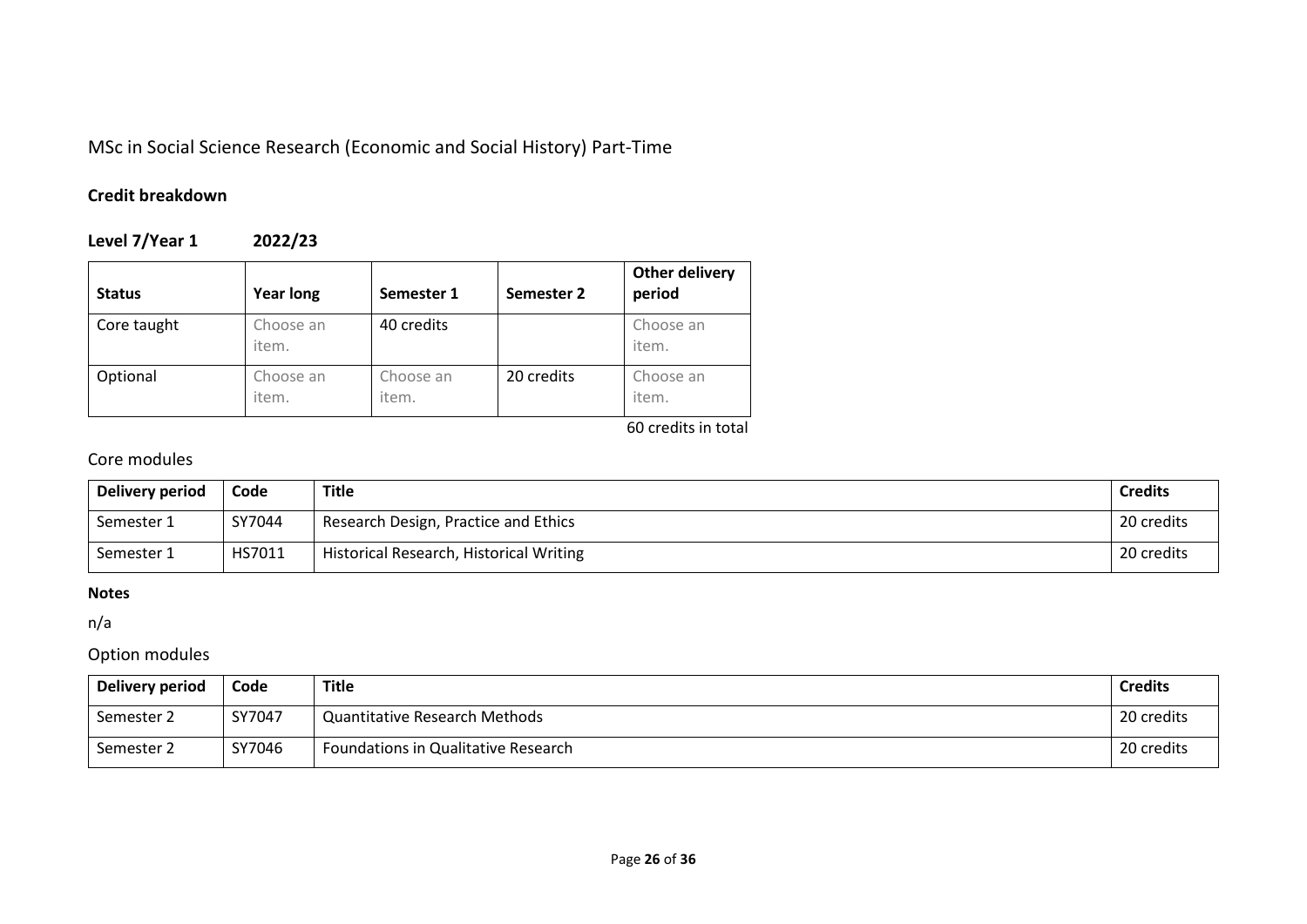This is an indicative list of option modules and not definitive of what will be available. Option module choice is also subject to availability, timetabling, student number restrictions and, where appropriate, students having taken appropriate pre-requisite modules.

| Level 7/Year 2 | 2022/23 |
|----------------|---------|
|----------------|---------|

| <b>Status</b>        | <b>Year long</b>   | Semester 1         | Semester 2         | Other delivery<br>period |
|----------------------|--------------------|--------------------|--------------------|--------------------------|
| Core taught          | Choose an<br>item. | 20 credits         |                    | Choose an<br>item.       |
| Optional             | Choose an<br>item. | Choose an<br>item. | 40 credits         | Choose an<br>item.       |
| Dissertation/project | 60 credits         | Choose an<br>item. | Choose an<br>item. | Choose an<br>item.       |

120 credits in total

## Core modules

| Delivery period | Code          | Title                                 | <b>Credits</b> |
|-----------------|---------------|---------------------------------------|----------------|
| Semester 1      | SY7045        | Philosophy of Social Science Research | 20 credits     |
| Term 3          | <b>HS7000</b> | Dissertation                          | 60 credits     |

### **Notes**

HS7000 is compulsory only for degree of MSc

## Option modules **(student need to select one option from the following)**

| <b>Delivery period</b> | Code   | Title                               | <b>Credits</b> |
|------------------------|--------|-------------------------------------|----------------|
| Semester 2             | SY7047 | Quantitative Research Methods       | 20 credits     |
| Semester 2             | SY7046 | Foundations in Qualitative Research | 20 credits     |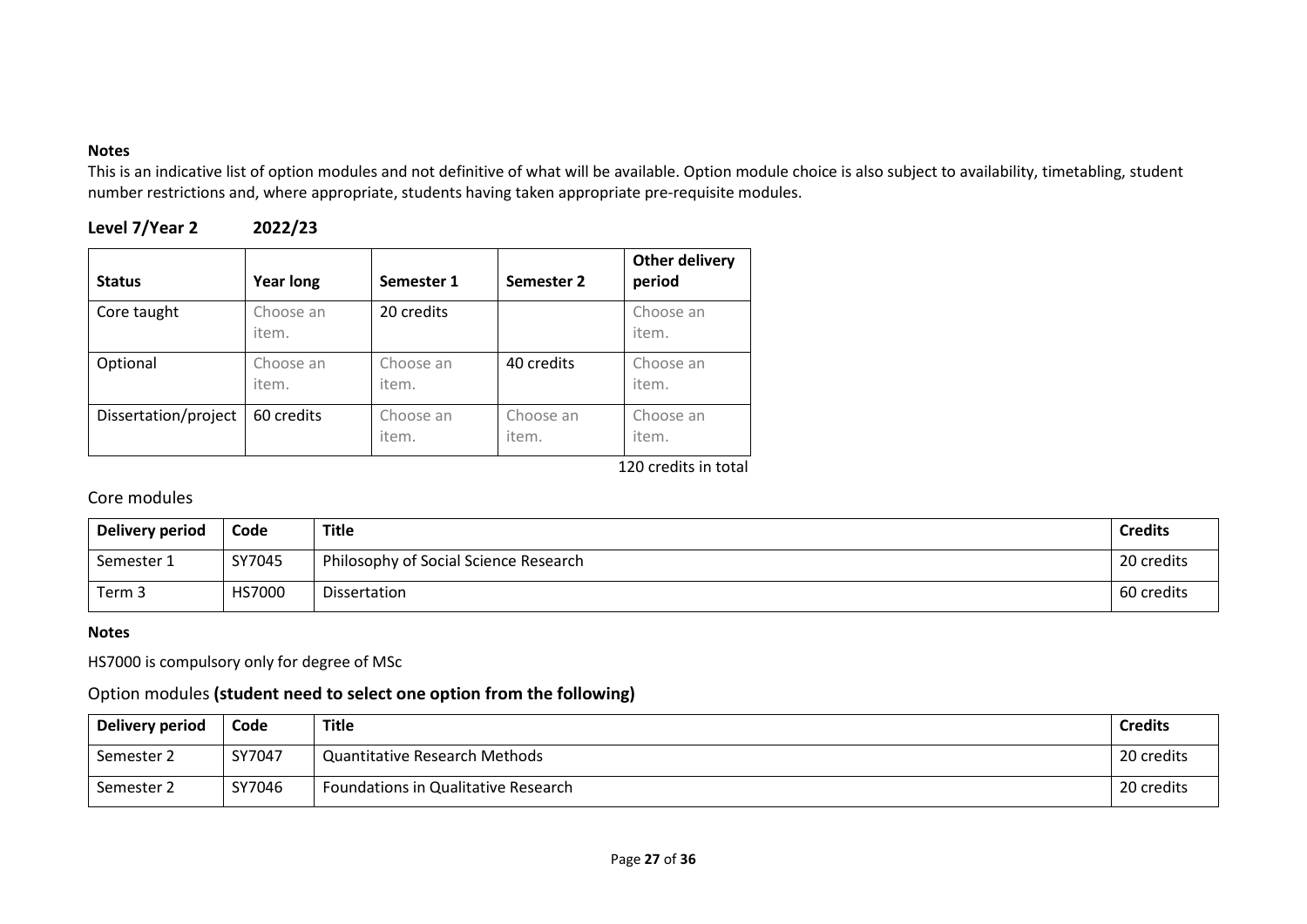Students need to select both SY7047 and SY7046 over the course of the programme. The order is optional.

| <b>Delivery</b> | Code   | <b>Title</b>                                                   | <b>Credits</b> |
|-----------------|--------|----------------------------------------------------------------|----------------|
| period          |        |                                                                |                |
| Semester 2      | HS7052 | Heritage in the Workplace                                      | 20 credits     |
| Semester 2      | HS7053 | After the Holocaust-History and memory in post-war Germany     | 20 credits     |
| Semester 2      | HS7055 | Conservation, Heritage and the Urban Environment               | 20 credits     |
| Semester 2      | HS7145 | Landscapes and Identities in Medieval and Early Modern England | 20 credits     |
| Semester 2      | HS7059 | Global Cities: the View from Asia                              | 20 credits     |
| Semester 2      | HS7060 | <b>Directed Reading</b>                                        | 20 credits     |
| Semester 2      | HS7061 | American Freedoms                                              | 20 credits     |
| Semester 2      | HS7320 | <b>Global History</b>                                          | 20 credits     |
| Semester 2      | HS7321 | <b>Religious Conflict and Coexistence</b>                      | 20 credits     |

## Option modules **(student need to select one option from the following)**

### **Notes**

This is an indicative list of option modules and not definitive of what will be available. Option module choice is also subject to availability, timetabling, student number restrictions and, where appropriate, students having taken appropriate pre-requisite modules.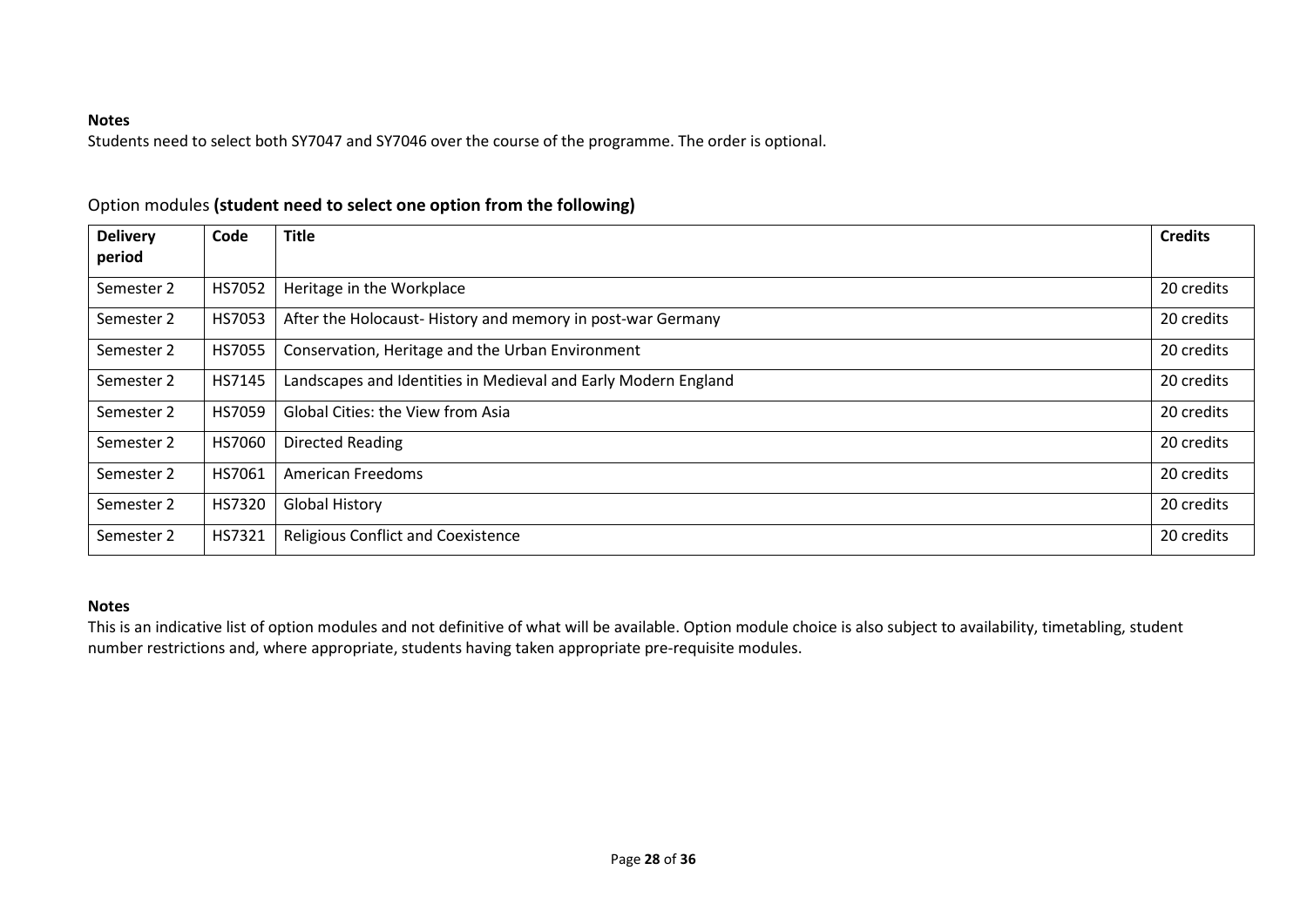MSc in Social Science Research (Human Geography) Part-Time

## **Credit breakdown**

**Level 7/Year 1 2022/23**

| <b>Status</b> | <b>Year long</b>   | Semester 1         | Semester 2 | <b>Other delivery</b><br>period |
|---------------|--------------------|--------------------|------------|---------------------------------|
| Core taught   | Choose an<br>item. | 40 credits         |            | Choose an<br>item.              |
| Optional      | Choose an<br>item. | Choose an<br>item. | 20 credits | Choose an<br>item.              |

60 credits in total

## Core modules

| Delivery period | Code   | Title                                    | <b>Credits</b> |
|-----------------|--------|------------------------------------------|----------------|
| Semester 1      | SY7044 | Research Design, Practice and Ethics     | 20 credits     |
| Semester 1      | GY7411 | <b>Contemporary Critical Geographies</b> | 20 credits     |

### **Notes**

n/a

## Option modules

| Delivery period | Code   | Title                                | <b>Credits</b> |
|-----------------|--------|--------------------------------------|----------------|
| Semester 2      | SY7047 | <b>Quantitative Research Methods</b> | 20 credits     |
| Semester 2      | SY7046 | Foundations in Qualitative Research  | 20 credits     |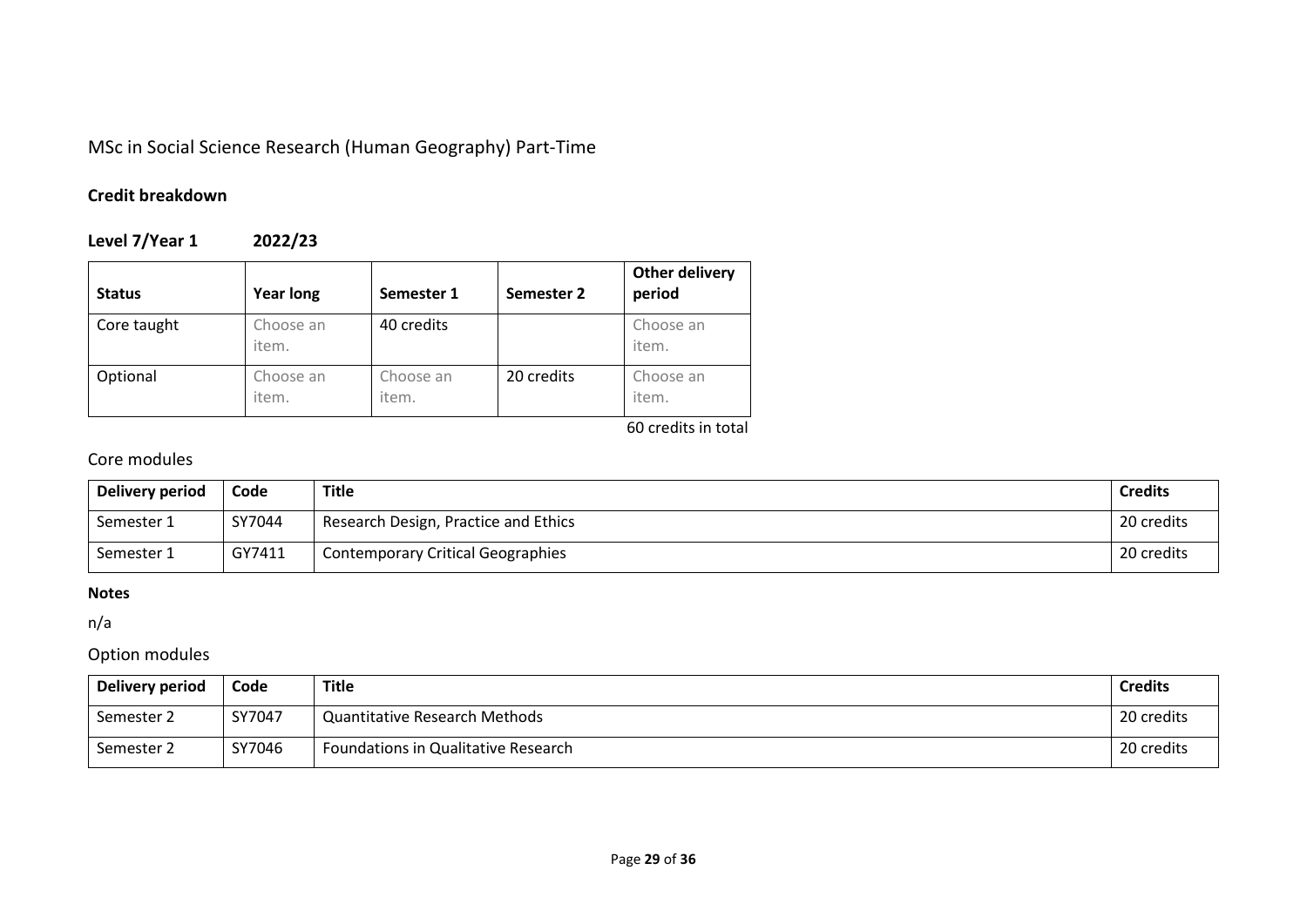This is an indicative list of option modules and not definitive of what will be available. Option module choice is also subject to availability, timetabling, student number restrictions and, where appropriate, students having taken appropriate pre-requisite modules.

| Level 7/Year 2 | 2022/23 |
|----------------|---------|
|----------------|---------|

| <b>Status</b>        | <b>Year long</b>   | Semester 1         | Semester 2         | <b>Other delivery</b><br>period |
|----------------------|--------------------|--------------------|--------------------|---------------------------------|
| Core taught          | Choose an<br>item. | 20 credits         | 20 credits         | Choose an<br>item.              |
| Optional             | Choose an<br>item. | Choose an<br>item. | 20 credits         | Choose an<br>item.              |
| Dissertation/project | 60 credits         | Choose an<br>item. | Choose an<br>item. | Choose an<br>item.              |

120 credits in total

## Core modules

| Delivery period | Code   | <b>Title</b>                            | <b>Credits</b> |
|-----------------|--------|-----------------------------------------|----------------|
| Semester 1      | SY7045 | Philosophy of Social Science Research   | 20 credits     |
| Semester 2      | GY7412 | <b>Creative Geographies in Practice</b> | 20 credits     |
| Term 3          | GY7420 | Dissertation                            | 60 credits     |

### **Notes**

GY7420 is compulsory only for degree of MSc

## Option modules **(student need to select one option from the following)**

| Delivery period | Code   | <b>Title</b>                  | <b>Credits</b> |
|-----------------|--------|-------------------------------|----------------|
| Semester 2      | SY7047 | Quantitative Research Methods | 20 credits     |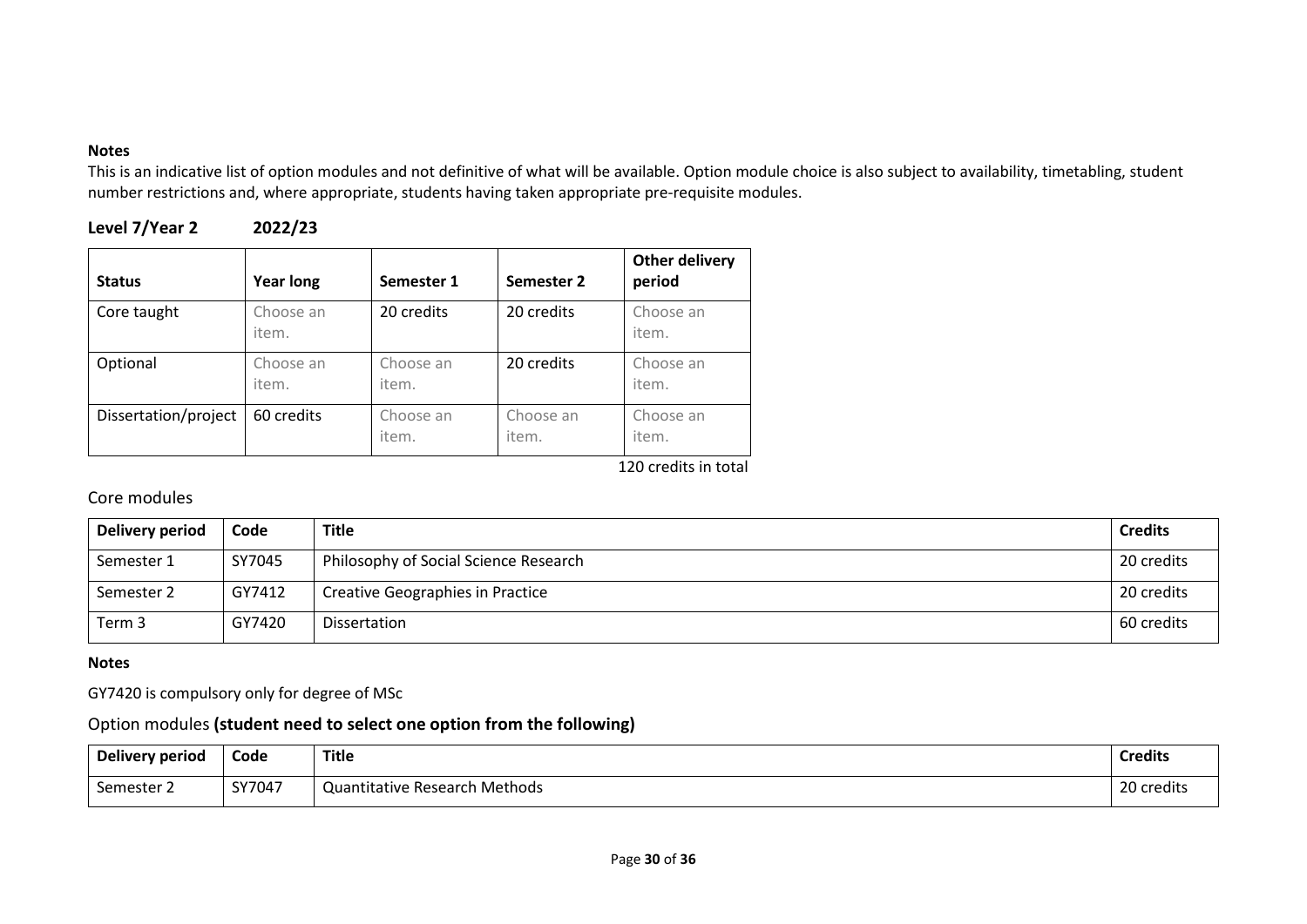| Delivery period | Code   | <b>Title</b>                        | <b>Credits</b> |
|-----------------|--------|-------------------------------------|----------------|
| Semester        | SY7046 | Foundations in Qualitative Research | ົາດ<br>credits |

Students need to select both SY7047 and SY7046 over the course of the programme. The order is optional.

MSc in Social Science Research (Health and Wellbeing) Part-Time

## **Credit breakdown**

## **Level 7/Year 1 2022/23**

| <b>Status</b> | <b>Year long</b>   | Semester 1         | Semester 2 | Other delivery<br>period |
|---------------|--------------------|--------------------|------------|--------------------------|
| Core taught   | Choose an<br>item. | 40 credits         |            | Choose an<br>item.       |
| Optional      | Choose an<br>item. | Choose an<br>item. | 20 credits | Choose an<br>item.       |

60 credits in total

## Core modules

| Delivery period | Code   | Title                                       | <b>Credits</b> |
|-----------------|--------|---------------------------------------------|----------------|
| Semester 1      | SY7044 | Research Design, Practice and Ethics        | 20 credits     |
| Semester 1      | MD7463 | <b>Fundamentals Applied Health Research</b> | 20 credits     |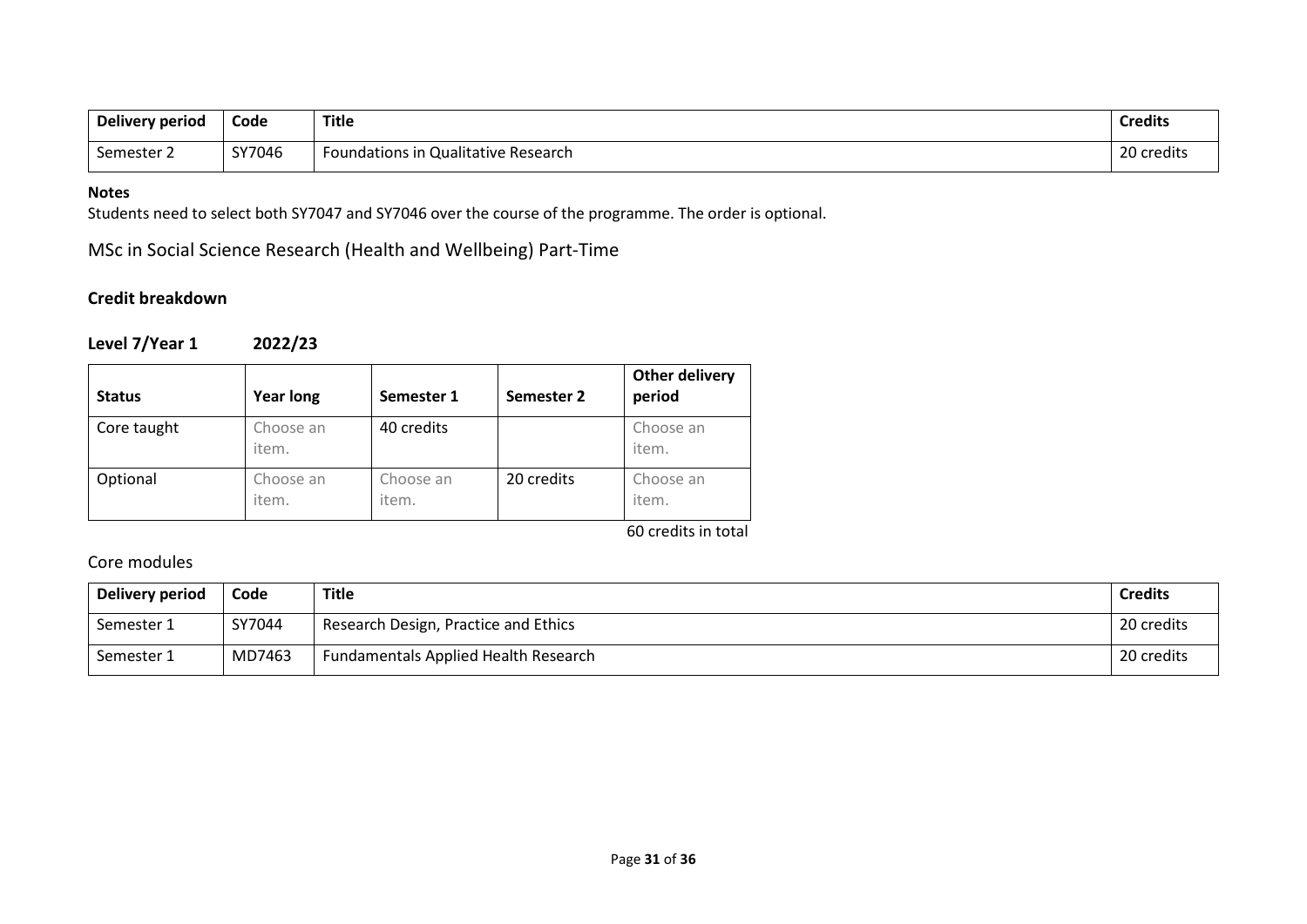### n/a

## Option modules

| Delivery period | Code   | Title                                | <b>Credits</b> |
|-----------------|--------|--------------------------------------|----------------|
| Semester 2      | SY7047 | <b>Quantitative Research Methods</b> | 20 credits     |
| Semester 2      | SY7046 | Foundations in Qualitative Research  | 20 credits     |

### **Notes**

This is an indicative list of option modules and not definitive of what will be available. Option module choice is also subject to availability, timetabling, student number restrictions and, where appropriate, students having taken appropriate pre-requisite modules.

## **Level 7/Year 2 2022/23**

| <b>Status</b>        | <b>Year long</b>   | Semester 1         | Semester 2         | <b>Other delivery</b><br>period |
|----------------------|--------------------|--------------------|--------------------|---------------------------------|
| Core taught          | Choose an<br>item. | 20 credits         |                    | Choose an<br>item.              |
| Optional             | Choose an<br>item. | Choose an<br>item. | 40 credits         | Choose an<br>item.              |
| Dissertation/project | 60 credits         | Choose an<br>item. | Choose an<br>item. | Choose an<br>item.              |

120 credits in total

## Core modules

| Delivery period | Code   | <b>Title</b>                          | <b>Credits</b> |
|-----------------|--------|---------------------------------------|----------------|
| Semester 1      | SY7045 | Philosophy of Social Science Research | 20 credits     |
| Term 3          | MD7460 | Dissertation                          | 60 credits     |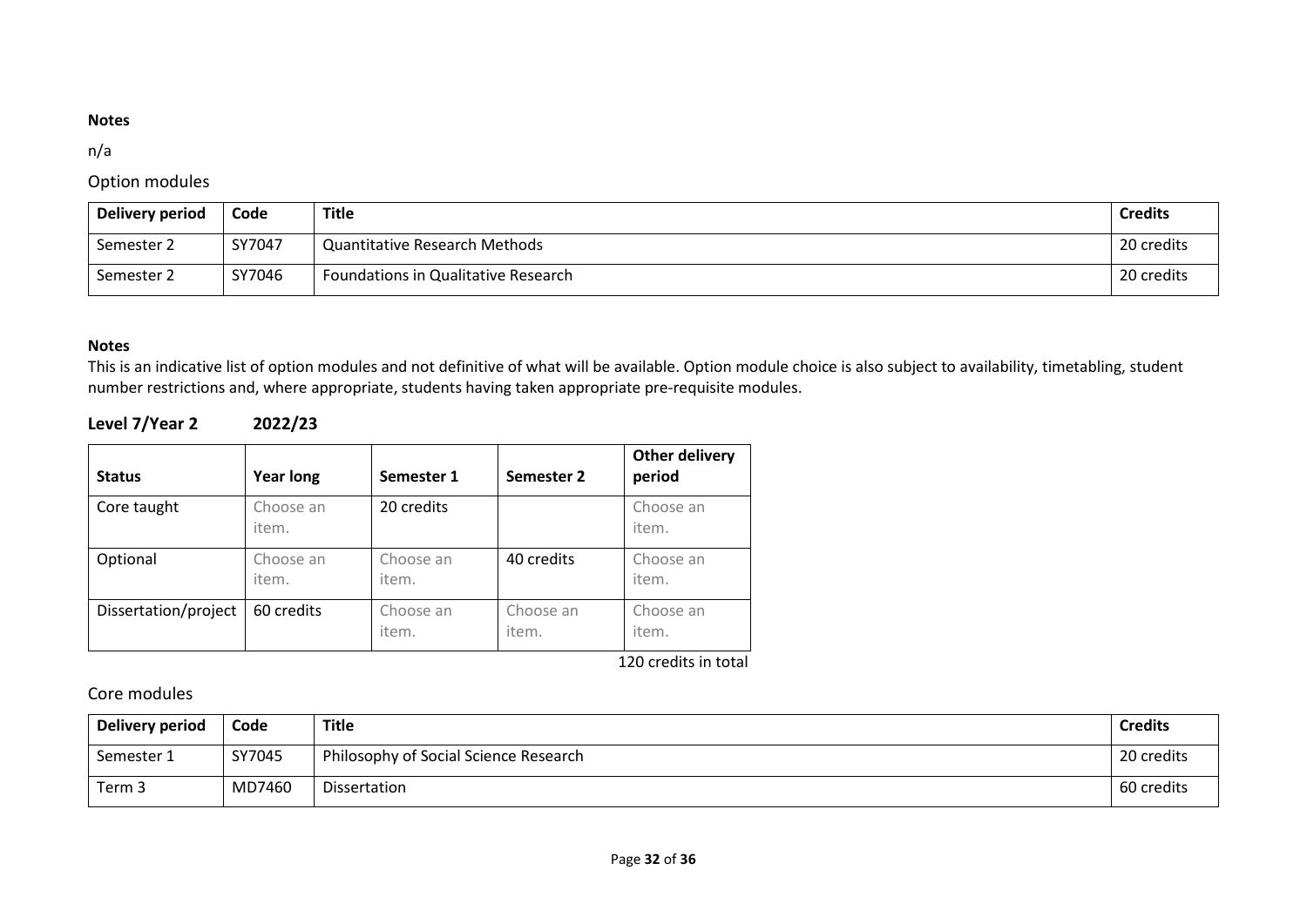MD7460 is compulsory only for degree of MSc

### Option modules **(student need to select one option from the following)**

| Delivery period | Code   | Title                                | <b>Credits</b> |
|-----------------|--------|--------------------------------------|----------------|
| Semester 2      | SY7047 | <b>Quantitative Research Methods</b> | 20 credits     |
| Semester 2      | SY7046 | Foundations in Qualitative Research  | 20 credits     |

#### **Notes**

Students need to select both SY7047 and SY7046 over the course of the programme. The order is optional.

### Option modules **(student need to select one option from the following)**

| Delivery period | Code   | <b>Title</b>                                    | <b>Credits</b> |
|-----------------|--------|-------------------------------------------------|----------------|
| Semester 2      | MD7464 | <b>Qualitative Research Methods QSH</b>         | 20 credits     |
| Semester 2      | MD7465 | Human Factors and Ergonomics for Patient Safety | 20 credits     |
| Semester 2      | MD7466 | Measuring and Monitoring in Healthcare          | 20 credits     |

#### **Notes**

This is an indicative list of option modules and not definitive of what will be available. Option module choice is also subject to availability, timetabling, student number restrictions and, where appropriate, students having taken appropriate pre-requisite modules.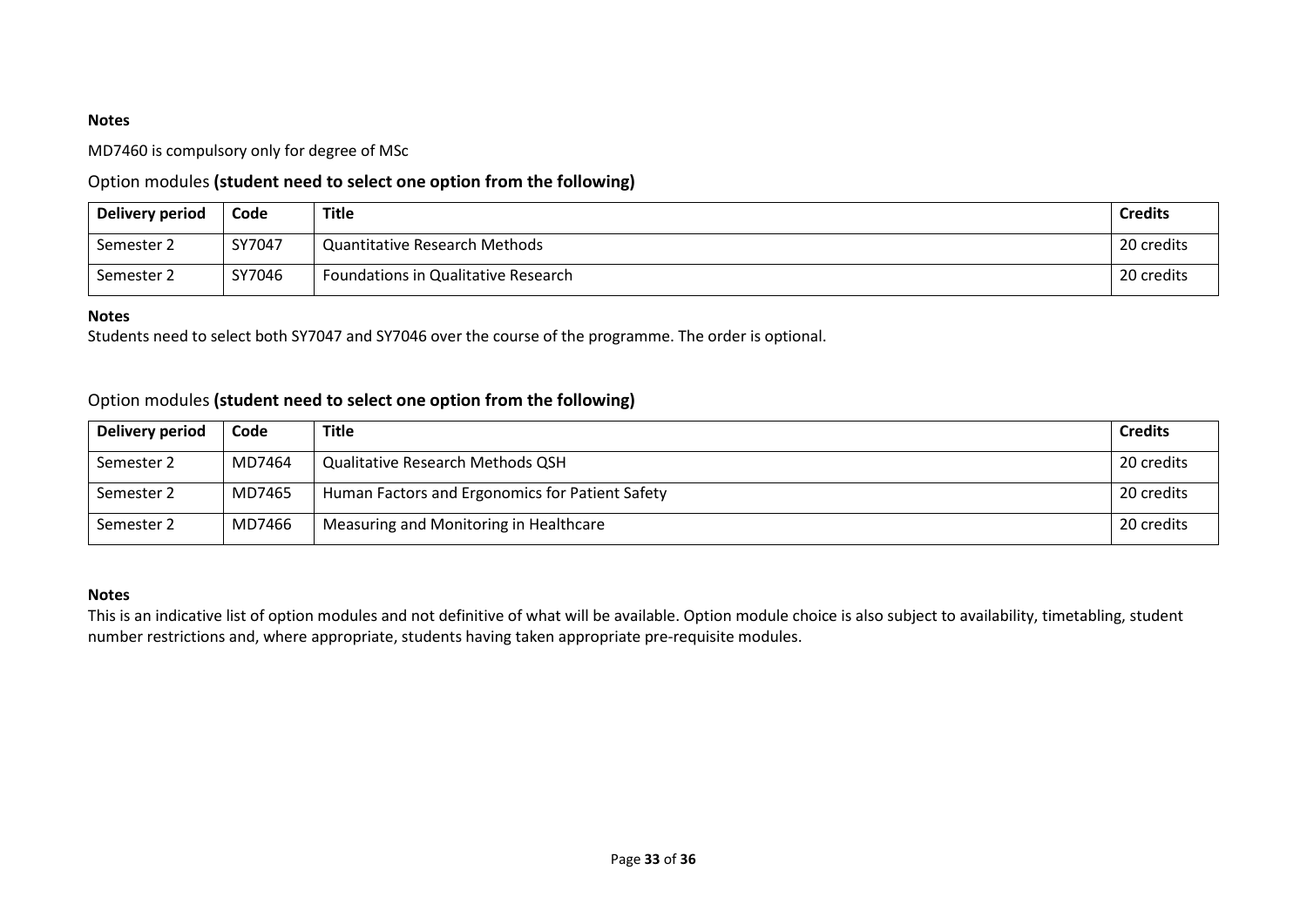# MSc in Social Science Research (Museum Studies) Part-Time

## **Credit breakdown**

## **Level 7/Year 1 2021/22**

| <b>Status</b> | <b>Year long</b>   | Semester 1         | Semester 2 | <b>Other delivery</b><br>period |
|---------------|--------------------|--------------------|------------|---------------------------------|
| Core taught   | Choose an<br>item. | 40 credits         |            | Choose an<br>item.              |
| Optional      | Choose an<br>item. | Choose an<br>item. | 20 credits | Choose an<br>item.              |

60 credits in total

## Core modules

| Delivery period | Code   | <b>Title</b>                          | <b>Credits</b> |
|-----------------|--------|---------------------------------------|----------------|
| Semester 1      | SY7044 | Research Design, Practice and Ethics  | 20 credits     |
| Semester 1      | SY7045 | Philosophy of Social Science Research | 20 credits     |

### **Notes**

n/a

## Option modules

| Delivery period | Code   | <b>Title</b>                         | <b>Credits</b> |
|-----------------|--------|--------------------------------------|----------------|
| Semester 2      | SY7047 | <b>Quantitative Research Methods</b> | 20 credits     |
| Semester 2      | SY7046 | Foundations in Qualitative Research  | 20 credits     |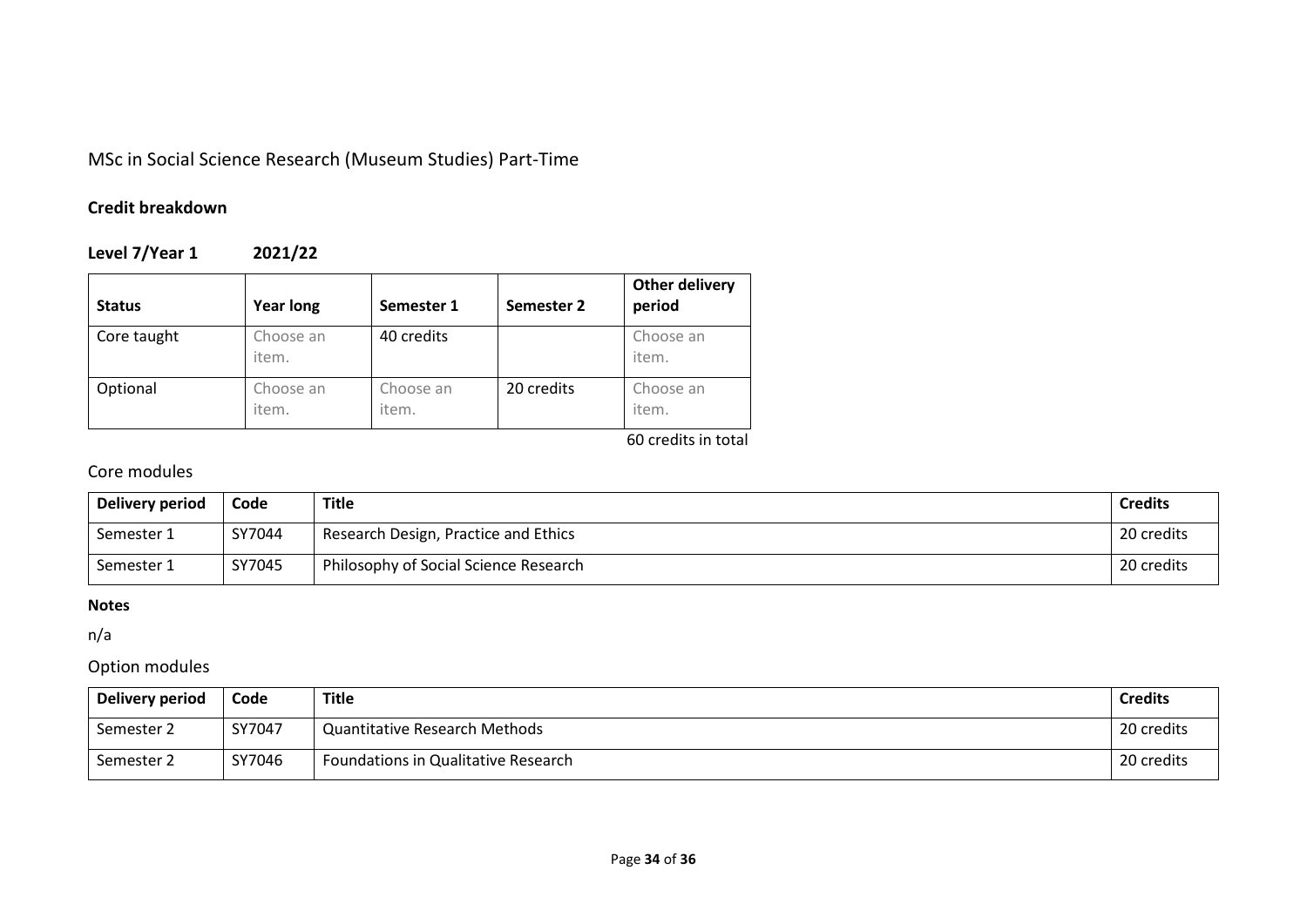This is an indicative list of option modules and not definitive of what will be available. Option module choice is also subject to availability, timetabling, student number restrictions and, where appropriate, students having taken appropriate pre-requisite modules.

| Level 7/Year 2 | 2022/23 |
|----------------|---------|
|----------------|---------|

| <b>Status</b>        | <b>Year long</b>   | Semester 1         | Semester 2         | Other delivery<br>period |
|----------------------|--------------------|--------------------|--------------------|--------------------------|
| Core taught          | Choose an<br>item. |                    |                    | Choose an<br>item.       |
| Optional             | Choose an<br>item. | 30 credits         | 30 credits         | Choose an<br>item.       |
| Dissertation/project | 60 credits         | Choose an<br>item. | Choose an<br>item. | Choose an<br>item.       |

120 credits in total

## Core modules

| Delivery period | Code          | <b>Title</b> | <b>Credits</b> |
|-----------------|---------------|--------------|----------------|
| Term 3          | <b>MU7008</b> | Dissertation | 60 credits     |

### **Notes**

MU7008 is compulsory only for degree of MSc. Students will begin preparation for their dissertation during year 1.

## Option modules **(student need to select one option from the following)**

| Delivery period | Code   | <b>Title</b>                         | <b>Credits</b> |
|-----------------|--------|--------------------------------------|----------------|
| Semester 2      | SY7047 | <b>Quantitative Research Methods</b> | 20 credits     |
| Semester 2      | SY7046 | Foundations in Qualitative Research  | 20 credits     |